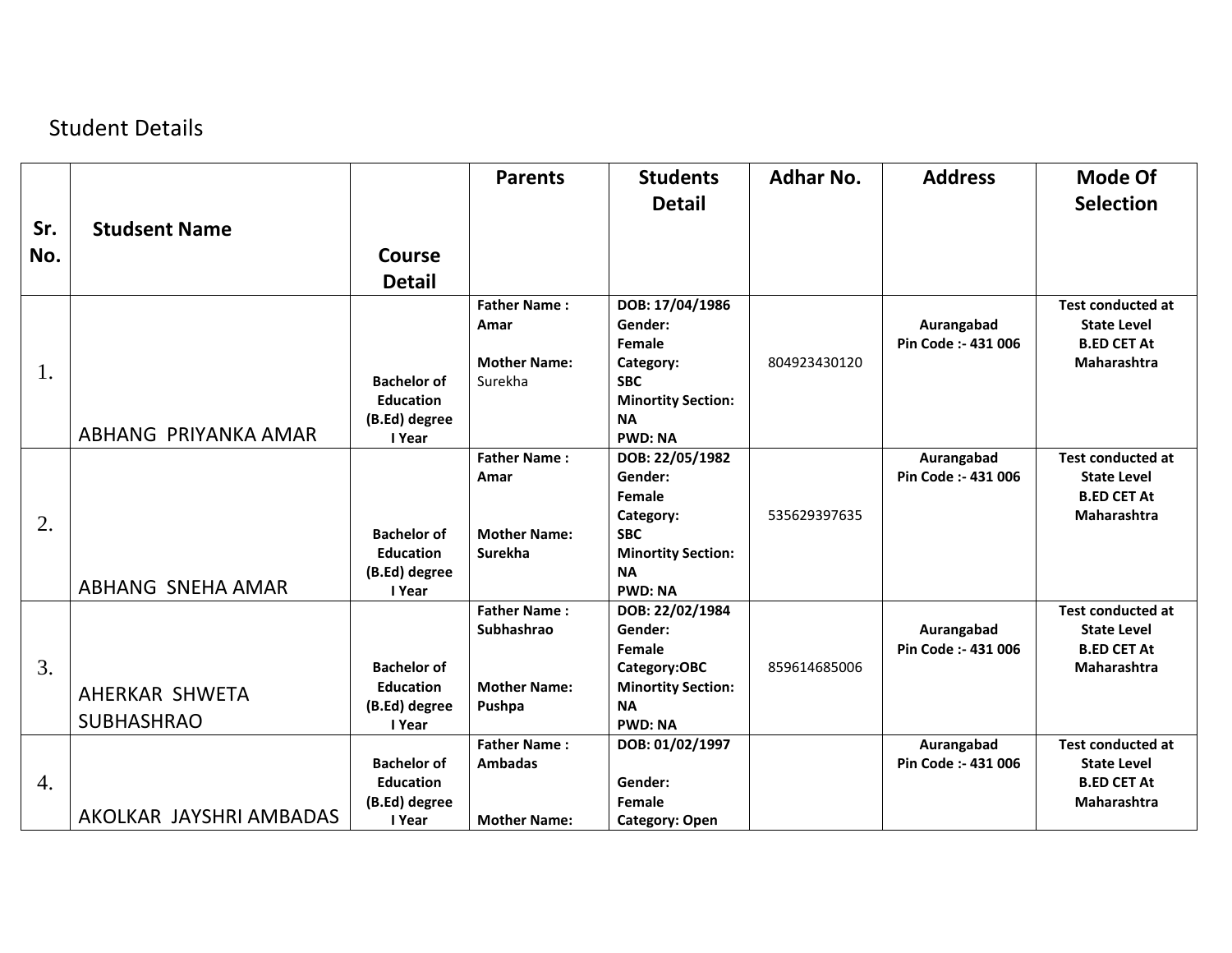|    |                          |                    | Jijabai             | <b>Minortity Section:</b> | 959135949328 |                     |                          |
|----|--------------------------|--------------------|---------------------|---------------------------|--------------|---------------------|--------------------------|
|    |                          |                    |                     | <b>NA</b>                 |              |                     |                          |
|    |                          |                    |                     | <b>PWD: NA</b>            |              |                     |                          |
|    |                          |                    | <b>Father Name:</b> | DOB: 25/10/1990           |              |                     | <b>Test conducted at</b> |
|    |                          |                    | Kalyanrao           | Gender:                   |              | Aurangabad          | <b>State Level</b>       |
|    |                          |                    |                     | Female                    |              | Pin Code :- 431 006 | <b>B.ED CET At</b>       |
| 5. |                          |                    |                     | Category:Lingayt          | 627498337471 |                     | Maharashtra              |
|    |                          | <b>Bachelor of</b> | <b>Mother Name:</b> | vani                      |              |                     |                          |
|    | ALIBADE JAYSHRI          | <b>Education</b>   | Shaymla             | <b>Minortity Section:</b> |              |                     |                          |
|    |                          | (B.Ed) degree      |                     | <b>NA</b>                 |              |                     |                          |
|    | <b>KALYANRAO</b>         | I Year             |                     | <b>PWD: NA</b>            |              |                     |                          |
|    |                          |                    | <b>Father Name:</b> | DOB: 15/12/1998           |              | Aurangabad          | <b>Test conducted at</b> |
|    |                          |                    | <b>Jibriel</b>      | Gender:                   |              | Pin Code :- 431 006 | <b>State Level</b>       |
|    |                          |                    |                     | Female                    | 838655840781 |                     | <b>B.ED CET At</b>       |
| 6. |                          | <b>Bachelor of</b> |                     | Category:OBC              |              |                     | Maharashtra              |
|    | ANSARI TASNEEM FATMA     | <b>Education</b>   | <b>Mother Name:</b> | <b>Minortity Section:</b> |              |                     |                          |
|    |                          | (B.Ed) degree      | <b>Nasreen Banu</b> | <b>NA</b>                 |              |                     |                          |
|    | <b>JIBRIEL</b>           | I Year             |                     | <b>PWD: NA</b>            |              |                     |                          |
|    |                          |                    | <b>Father Name:</b> | DOB: 13/11/1996           |              |                     | <b>Test conducted at</b> |
|    |                          |                    | <b>Atmaram</b>      | Gender:                   |              | Aurangabad          | <b>State Level</b>       |
|    |                          |                    |                     | Female                    |              | Pin Code :- 431 006 | <b>B.ED CET At</b>       |
| 7. |                          | <b>Bachelor of</b> |                     | Category:Open             |              |                     | Maharashtra              |
|    | <b>BAMBARDE REKHA</b>    | <b>Education</b>   | <b>Mother Name:</b> | <b>Minortity Section:</b> | 231522787316 |                     |                          |
|    |                          | (B.Ed) degree      | Mankarana           | <b>NA</b>                 |              |                     |                          |
|    | <b>ATMARAM</b>           | I Year             |                     | <b>PWD: NA</b>            |              |                     |                          |
|    |                          |                    | <b>Father Name:</b> | DOB: 22/09/1982           |              | Aurangabad          | <b>Test conducted at</b> |
|    |                          |                    | Popat               | <b>Gender: Female</b>     |              | Pin Code :- 431 006 | <b>State Level</b>       |
| 8. |                          | <b>Bachelor of</b> |                     | Category: Jain            |              |                     | <b>B.ED CET At</b>       |
|    | <b>BHALWANKAR SHWETA</b> | <b>Education</b>   |                     | <b>Minortity Section:</b> | 616866023906 |                     | Maharashtra              |
|    | <b>POPAT</b>             | (B.Ed) degree      | <b>Mother Name:</b> | <b>NA</b>                 |              |                     |                          |
|    |                          | I Year             | Anita               | <b>PWD: NA</b>            |              |                     |                          |
|    |                          |                    | <b>Father Name:</b> | DOB: 26/05/1990           | 480429306503 |                     | <b>Test conducted at</b> |
|    |                          |                    | Radhaji             |                           |              | Aurangabad          | <b>State Level</b>       |
|    |                          |                    |                     | Gender:                   |              | Pin Code :- 431 006 | <b>B.ED CET At</b>       |
| 9. |                          | <b>Bachelor of</b> |                     | Female                    |              |                     | <b>Maharashtra</b>       |
|    | <b>BHINGARE AMRAPALI</b> | <b>Education</b>   | <b>Mother Name:</b> | Category:SC               |              |                     |                          |
|    | <b>RADHAJI</b>           | (B.Ed) degree      | Rukhmini            | <b>Minortity Section:</b> |              |                     |                          |
|    |                          | I Year             |                     | <b>NA</b>                 |              |                     |                          |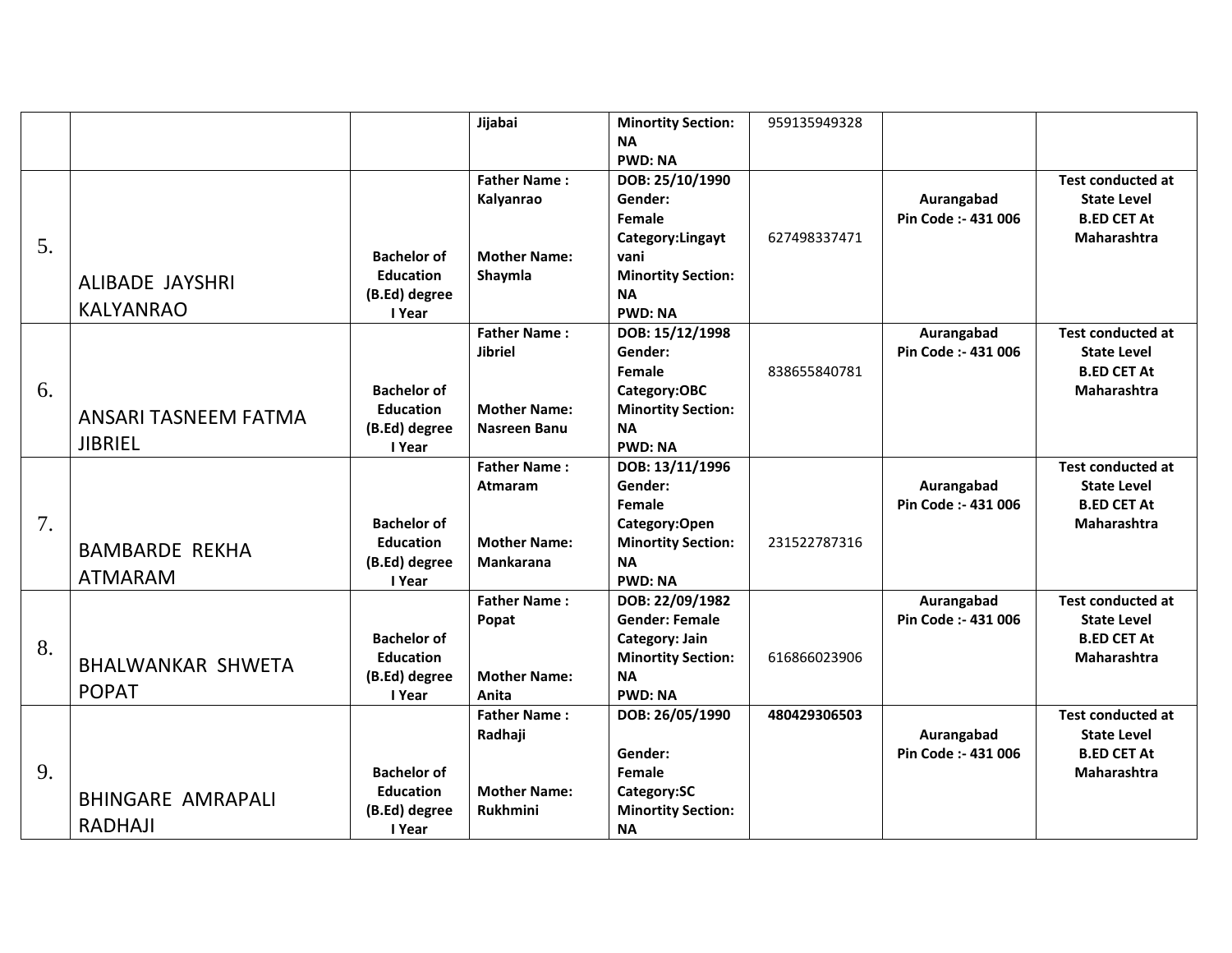|     |                                             |                                                                   |                                                                          | <b>PWD: NA</b>                                                                                                                |               |                                   |                                                                                            |
|-----|---------------------------------------------|-------------------------------------------------------------------|--------------------------------------------------------------------------|-------------------------------------------------------------------------------------------------------------------------------|---------------|-----------------------------------|--------------------------------------------------------------------------------------------|
| 10. | <b>BUNGE MANGAL</b>                         | <b>Bachelor of</b><br><b>Education</b>                            | <b>Father Name:</b><br>Keshavrao<br><b>Mother Name:</b>                  | DOB: 14/03/1984<br>Gender: Female<br>Category:Open<br><b>Minortity Section:</b>                                               | 856238728666  | Aurangabad<br>Pin Code :- 431 006 | <b>Test conducted at</b><br><b>State Level</b><br><b>B.ED CET At</b><br>Maharashtra        |
|     | <b>KESHAVRAO</b>                            | (B.Ed) degree<br>I Year                                           | Subhadra                                                                 | <b>NA</b><br><b>PWD: NA</b>                                                                                                   |               |                                   |                                                                                            |
| 11. | <b>CHANDKAR BHUMIKA</b><br><b>ASHOK</b>     | <b>Bachelor of</b><br><b>Education</b><br>(B.Ed) degree<br>I Year | <b>Father Name:</b><br><b>Ashok</b><br><b>Mother Name:</b><br>Sushila    | DOB: 30/08/1992<br><b>Gender: Female</b><br>Category: Open<br><b>Minortity Section:</b><br><b>NA</b><br><b>PWD: NA</b>        | 619380658391  | Aurangabad<br>Pin Code: - 431 006 | <b>Test conducted at</b><br><b>State Level</b><br><b>B.ED CET At</b><br><b>Maharashtra</b> |
| 12. | <b>CHAUDHARY POOJA</b>                      | <b>Bachelor of</b><br><b>Education</b><br>(B.Ed) degree<br>I Year | <b>Father Name:</b><br>Amarchandjat<br><b>Mother Name:</b><br>Gulabdevi  | DOB: 18/10/1989<br><b>Gender: Female</b><br><b>Category: Open</b><br><b>Minortity Section:</b><br><b>NA</b><br><b>PWD: NA</b> | 804380221831  | Aurangabad<br>Pin Code :- 431 006 | <b>Test conducted at</b><br><b>State Level</b><br><b>B.ED CET At</b><br>Maharashtra        |
| 13. | <b>CHINCHANE SANGITA</b><br><b>BABANRAO</b> | <b>Bachelor of</b><br><b>Education</b><br>(B.Ed) degree<br>I Year | <b>Father Name:</b><br><b>Babanrao</b><br><b>Mother Name:</b><br>Parvati | DOB: 14/12/1996<br><b>Gender: Female</b><br><b>Category: Mali</b><br><b>Minortity Section:</b><br><b>NA</b><br><b>PWD: NA</b> | 277286499389  | Aurangabad<br>Pin Code: - 431 006 | <b>Test conducted at</b><br><b>State Level</b><br><b>B.ED CET At</b><br>Maharashtra        |
| 14. | <b>DAKHORE PALLAVI</b><br><b>SUBHASHRAO</b> | <b>Bachelor of</b><br><b>Education</b><br>(B.Ed) degree<br>I Year | <b>Father Name:</b><br>Subhashrao<br><b>Mother Name:</b><br>Varsha       | DOB: 23/04/1989<br><b>Gender: Female</b><br>Category:Open<br><b>Minortity Section:</b><br><b>NA</b><br><b>PWD: NA</b>         | 432491749312  | Aurangabad<br>Pin Code :- 431 006 | <b>Test conducted at</b><br><b>State Level</b><br><b>B.ED CET At</b><br><b>Maharashtra</b> |
| 15. | DAWANE SUNAINA<br><b>SHESHNARAYAN</b>       | <b>Bachelor of</b><br><b>Education</b><br>(B.Ed) degree<br>I Year | <b>Father Name:</b><br>Sheshnarayan<br><b>Mother Name:</b><br>Sharda     | DOB: 27/01/1996<br>Gender: Female<br><b>Category: Open</b><br><b>Minortity Section:</b><br><b>NA</b><br><b>PWD: NA</b>        | 6130014179816 | Aurangabad<br>Pin Code :- 431 006 | <b>Test conducted at</b><br><b>State Level</b><br><b>B.ED CET At</b><br><b>Maharashtra</b> |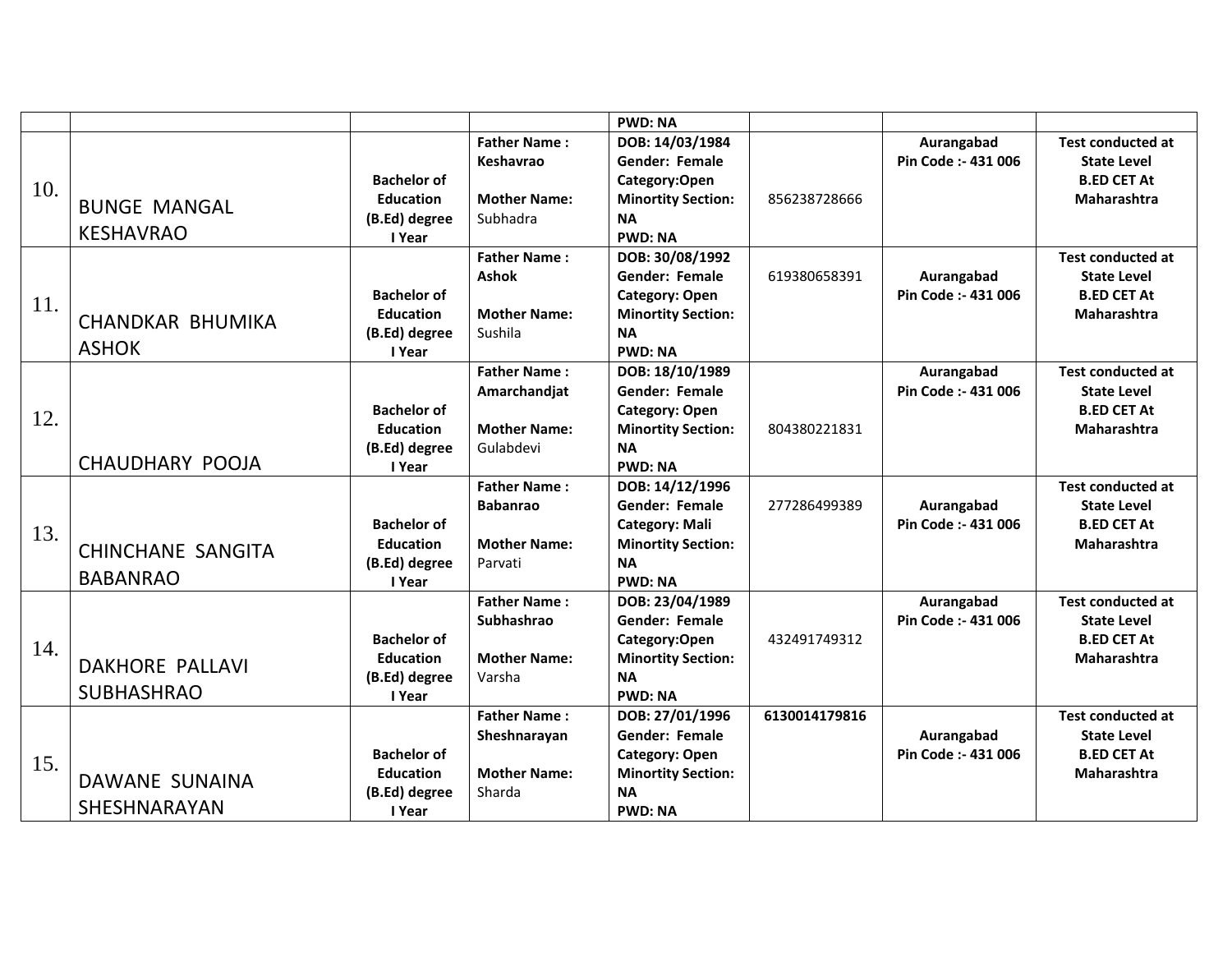|     |                            |                    | <b>Father Name:</b> | DOB: 27/08/1985           |              | Aurangabad          | <b>Test conducted at</b> |
|-----|----------------------------|--------------------|---------------------|---------------------------|--------------|---------------------|--------------------------|
|     |                            |                    | <b>Narhari</b>      | <b>Gender: Female</b>     |              | Pin Code :- 431 006 | <b>State Level</b>       |
|     |                            | <b>Bachelor of</b> |                     | Category: Open            | 973860088885 |                     | <b>B.ED CET At</b>       |
| 16. |                            | <b>Education</b>   | <b>Mother Name:</b> | <b>Minortity Section:</b> |              |                     | Maharashtra              |
|     |                            | (B.Ed) degree      | Aruna               | <b>NA</b>                 |              |                     |                          |
|     | <b>DEO MRUNALI NARHARI</b> | I Year             |                     | <b>PWD: NA</b>            |              |                     |                          |
|     |                            |                    | <b>Father Name:</b> | DOB: 29/07/1996           |              |                     | <b>Test conducted at</b> |
|     |                            |                    | santoshrao          | Gender: Female            | 941594096475 | Aurangabad          | <b>State Level</b>       |
| 17. |                            | <b>Bachelor of</b> |                     | Category: Open            |              | Pin Code :- 431 006 | <b>B.ED CET At</b>       |
|     | <b>DESHMUKH BHAKTI</b>     | <b>Education</b>   | <b>Mother Name:</b> | <b>Minortity Section:</b> |              |                     | <b>Maharashtra</b>       |
|     |                            | (B.Ed) degree      | Nirmala             | <b>NA</b>                 |              |                     |                          |
|     | <b>SANTOSHRAO</b>          | I Year             |                     | <b>PWD: NA</b>            |              |                     |                          |
|     |                            |                    | <b>Father Name:</b> | DOB: 09/05/1993           |              | Aurangabad          | <b>Test conducted at</b> |
|     |                            |                    | Santoshrao          | Gender: Female            | 825954512319 | Pin Code :- 431 006 | <b>State Level</b>       |
| 18. |                            | <b>Bachelor of</b> |                     | Category: Open            |              |                     | <b>B.ED CET At</b>       |
|     | <b>DESHMUKH POOJA</b>      | <b>Education</b>   | <b>Mother Name:</b> | <b>Minortity Section:</b> |              |                     | Maharashtra              |
|     |                            | (B.Ed) degree      | Nirmala             | <b>NA</b>                 |              |                     |                          |
|     | <b>SANTOSHRAO</b>          | I Year             |                     | <b>PWD: NA</b>            |              |                     |                          |
|     |                            |                    | <b>Father Name:</b> | DOB: 14/06/1997           |              |                     | <b>Test conducted at</b> |
|     |                            |                    | Vijaykumar          | Gender: Female            | 477798448129 | Aurangabad          | <b>State Level</b>       |
| 19. |                            | <b>Bachelor of</b> |                     | Category:Open             |              | Pin Code :- 431 006 | <b>B.ED CET At</b>       |
|     | <b>DESHMUKH PRATIKSHA</b>  | <b>Education</b>   | <b>Mother Name:</b> | <b>Minortity Section:</b> |              |                     | Maharashtra              |
|     |                            | (B.Ed) degree      | Jayshree            | <b>NA</b>                 |              |                     |                          |
|     | <b>VIJAYKUMAR</b>          | I Year             |                     | <b>PWD: NA</b>            |              |                     |                          |
|     |                            |                    | <b>Father Name:</b> | DOB: 26/05/1996           |              | Aurangabad          | <b>Test conducted at</b> |
|     |                            |                    | Ganesh              | Gender: Female            | 563131088222 | Pin Code :- 431 006 | <b>State Level</b>       |
| 20. |                            | <b>Bachelor of</b> |                     | Category: Vani            |              |                     | <b>B.ED CET At</b>       |
|     |                            | <b>Education</b>   | <b>Mother Name:</b> | <b>Minortity Section:</b> |              |                     | Maharashtra              |
|     |                            | (B.Ed) degree      | Shobha              | <b>NA</b>                 |              |                     |                          |
|     | DHADKAR MONIKA GANESH      | I Year             |                     | <b>PWD: NA</b>            |              |                     |                          |
|     |                            |                    | <b>Father Name:</b> | DOB: 14/07/1993           | 393042449105 |                     | <b>Test conducted at</b> |
|     |                            |                    | <b>Kailas</b>       | <b>Gender: Female</b>     |              | Aurangabad          | <b>State Level</b>       |
| 21. |                            | <b>Bachelor of</b> |                     | <b>Category: Open</b>     |              | Pin Code: - 431 006 | <b>B.ED CET At</b>       |
|     | <b>DHORMARE RADHABAI</b>   | <b>Education</b>   | <b>Mother Name:</b> | <b>Minortity Section:</b> |              |                     | Maharashtra              |
|     | <b>KAILAS</b>              | (B.Ed) degree      | Kasabai             | <b>NA</b>                 |              |                     |                          |
|     |                            | I Year             |                     | <b>PWD: NA</b>            |              |                     |                          |
| 22. | <b>DIXIT POOJA SUDHIR</b>  | <b>Bachelor of</b> | <b>Father Name:</b> | DOB: 17/11/1984           | 964489477539 | Aurangabad          | <b>Test conducted at</b> |
|     |                            | <b>Education</b>   | Sudhir              | <b>Gender: Female</b>     |              | Pin Code: - 431 006 | <b>State Level</b>       |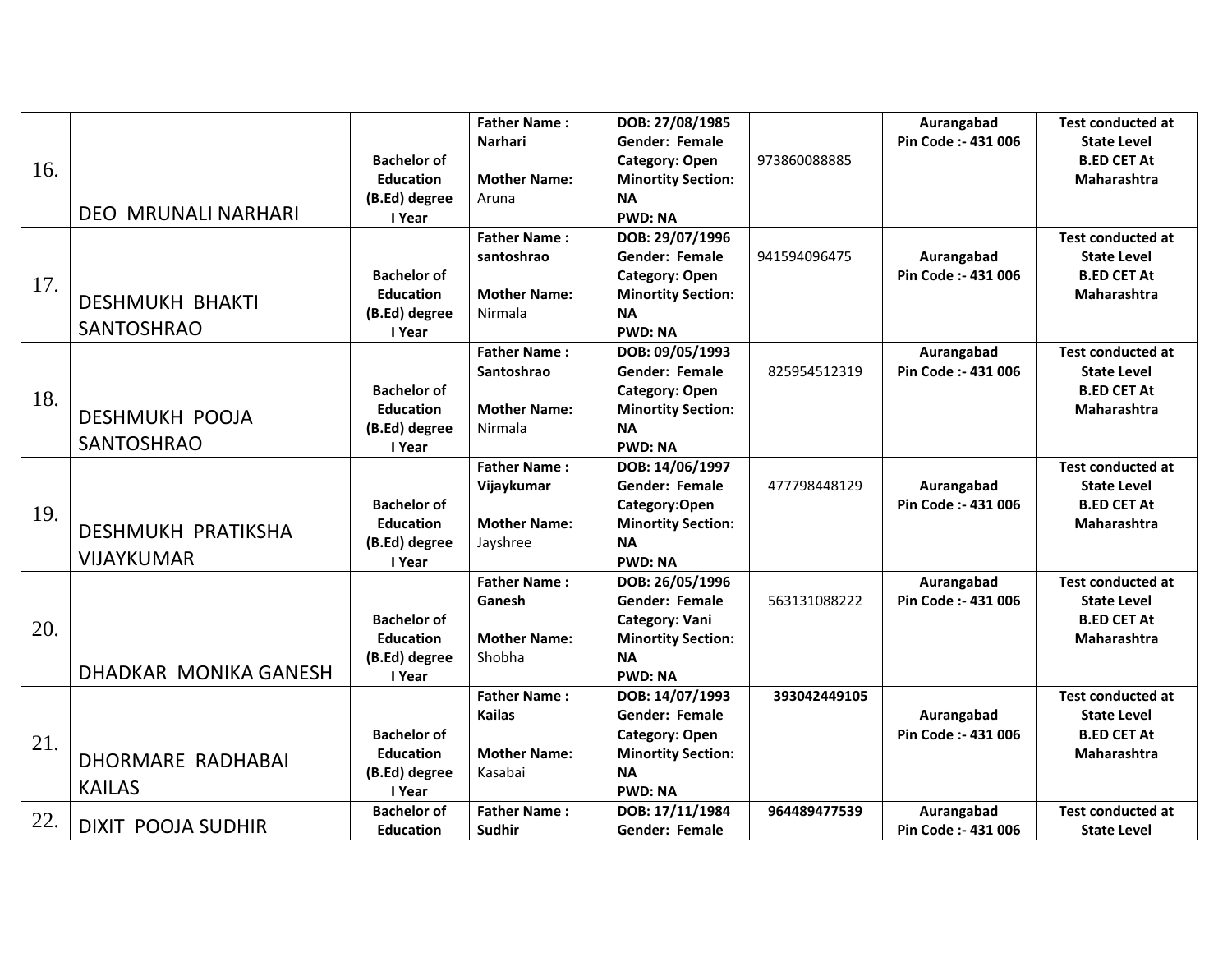|     |                              | (B.Ed) degree      |                     | Category: Open            |              |                     | <b>B.ED CET At</b>       |
|-----|------------------------------|--------------------|---------------------|---------------------------|--------------|---------------------|--------------------------|
|     |                              | I Year             | <b>Mother Name:</b> | <b>Minortity Section:</b> |              |                     | <b>Maharashtra</b>       |
|     |                              |                    | Kavita              | <b>NA</b>                 |              |                     |                          |
|     |                              |                    |                     | <b>PWD: NA</b>            |              |                     |                          |
|     |                              |                    | <b>Father Name:</b> | DOB: 30/06/1983           |              |                     | <b>Test conducted at</b> |
|     |                              |                    | Rahul               | Gender: Female            |              | Aurangabad          | <b>State Level</b>       |
| 23. |                              | <b>Bachelor of</b> |                     | <b>Category: Open</b>     | 414046535531 | Pin Code :- 431 006 | <b>B.ED CET At</b>       |
|     | <b>DESHPANDE KIRTI RAHUL</b> | <b>Education</b>   | <b>Mother Name:</b> | <b>Minortity Section:</b> |              |                     | <b>Maharashtra</b>       |
|     |                              | (B.Ed) degree      | <b>Sunanda</b>      | <b>NA</b>                 |              |                     |                          |
|     |                              | I Year             |                     | <b>PWD: NA</b>            |              |                     |                          |
|     |                              |                    | <b>Father Name:</b> | DOB: 14/09/1992           |              | Aurangabad          | <b>Test conducted at</b> |
|     |                              |                    | <b>Dattu</b>        | Gender: Female            |              | Pin Code :- 431 006 | <b>State Level</b>       |
| 24. |                              | <b>Bachelor of</b> |                     | <b>Category: Opne</b>     | 762206626524 |                     | <b>B.ED CET At</b>       |
|     |                              | <b>Education</b>   | <b>Mother Name:</b> | <b>Minortity Section:</b> |              |                     | <b>Maharashtra</b>       |
|     |                              | (B.Ed) degree      | Usha                | <b>NA</b>                 |              |                     |                          |
|     | <b>GAIKWAD CH AYA DATTU</b>  | I Year             |                     | <b>PWD: NA</b>            |              |                     |                          |
|     |                              |                    | <b>Father Name:</b> | DOB: 29/10/1991           |              |                     | <b>Test conducted at</b> |
|     |                              |                    | Govindrao           | <b>Gender: Female</b>     |              | Aurangabad          | <b>State Level</b>       |
| 25. |                              | <b>Bachelor of</b> |                     | Category: Mali            | 922142515267 | Pin Code :- 431 006 | <b>B.ED CET At</b>       |
|     | <b>GAIKWAD SARIKA</b>        | <b>Education</b>   | <b>Mother Name:</b> | <b>Minortity Section:</b> |              |                     | <b>Maharashtra</b>       |
|     |                              | (B.Ed) degree      | Mangal              | <b>NA</b>                 |              |                     |                          |
|     | <b>GOVINDRAO</b>             | I Year             |                     | <b>PWD: NA</b>            |              |                     |                          |
|     |                              |                    | <b>Father Name:</b> | DOB: 17/03/1996           |              | Aurangabad          | <b>Test conducted at</b> |
|     |                              |                    | <b>Namdeo</b>       | Gender: Female            | 864378261704 | Pin Code :- 431 006 | <b>State Level</b>       |
| 26. |                              | <b>Bachelor of</b> |                     | Category:SC               |              |                     | <b>B.ED CET At</b>       |
|     | <b>GANGAWANE MONIKA</b>      | <b>Education</b>   | <b>Mother Name:</b> | <b>Minortity Section:</b> |              |                     | Maharashtra              |
|     |                              | (B.Ed) degree      | Leena               | <b>NA</b>                 |              |                     |                          |
|     | <b>NAMDEO</b>                | I Year             |                     | <b>PWD: NA</b>            |              |                     |                          |
|     |                              |                    | <b>Father Name:</b> | DOB: 08/06/1988           |              |                     | <b>Test conducted at</b> |
|     |                              |                    | <b>Digambar</b>     | Gender: Female            | 850878950824 | Aurangabad          | <b>State Level</b>       |
| 27. |                              | <b>Bachelor of</b> |                     | <b>Category: Open</b>     |              | Pin Code :- 431 006 | <b>B.ED CET At</b>       |
|     |                              | <b>Education</b>   | <b>Mother Name:</b> | <b>Minortity Section:</b> |              |                     | Maharashtra              |
|     |                              | (B.Ed) degree      | Vijaya              | <b>NA</b>                 |              |                     |                          |
|     | <b>GORE ARCHANA DIGAMBAR</b> | I Year             |                     | <b>PWD: NA</b>            |              |                     |                          |
|     |                              | <b>Bachelor of</b> | <b>Father Name:</b> | DOB: 23/09/1992           |              | Aurangabad          | <b>Test conducted at</b> |
| 28. | <b>GADEKAR MONIKA</b>        | <b>Education</b>   | Ashokrao            | <b>Gender: Female</b>     |              | Pin Code :- 431 006 | <b>State Level</b>       |
|     |                              | (B.Ed) degree      |                     | <b>Category: Open</b>     | 645411374754 |                     | <b>B.ED CET At</b>       |
|     | <b>ASHOKRAO</b>              | I Year             | <b>Mother Name:</b> | <b>Minortity Section:</b> |              |                     | <b>Maharashtra</b>       |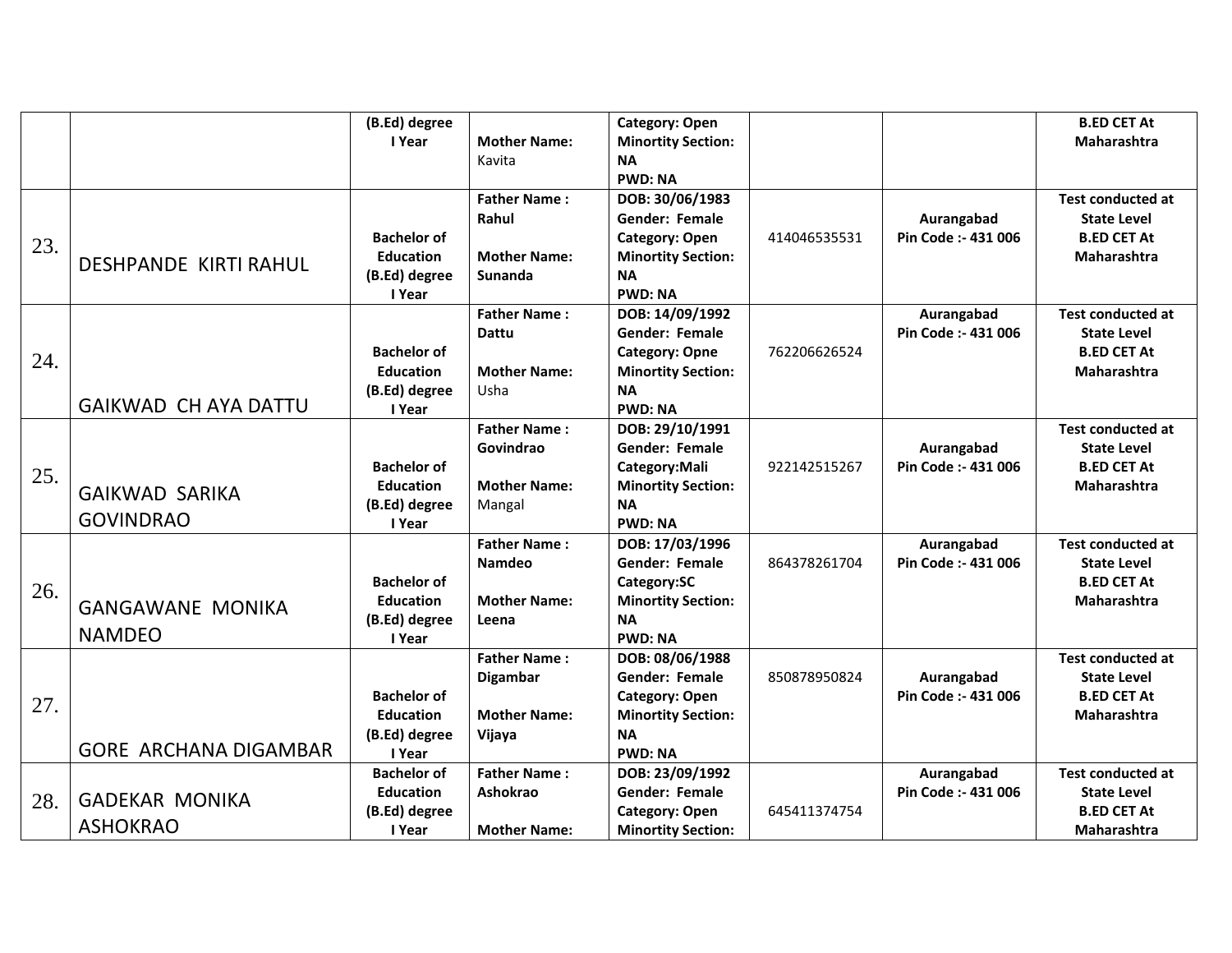|     |                             |                    | Meena               | <b>NA</b>                 |              |                     |                          |
|-----|-----------------------------|--------------------|---------------------|---------------------------|--------------|---------------------|--------------------------|
|     |                             |                    |                     | <b>PWD: NA</b>            |              |                     |                          |
|     |                             |                    | <b>Father Name:</b> | DOB: 25/07/1989           |              |                     | <b>Test conducted at</b> |
|     |                             |                    | <b>Baban</b>        | Gender: Female            | 820632690599 | Aurangabad          | <b>State Level</b>       |
| 29. |                             | <b>Bachelor of</b> |                     | Category:Open             |              | Pin Code :- 431 006 | <b>B.ED CET At</b>       |
|     | <b>HARISHCHANDRE SONALI</b> | <b>Education</b>   | <b>Mother Name:</b> | <b>Minortity Section:</b> |              |                     | Maharashtra              |
|     |                             | (B.Ed) degree      | Lata                | <b>NA</b>                 |              |                     |                          |
|     | <b>BABAN</b>                | I Year             |                     | <b>PWD: NA</b>            |              |                     |                          |
|     |                             |                    | <b>Father Name:</b> | DOB: 13/05/1996           |              | Aurangabad          | <b>Test conducted at</b> |
|     |                             |                    | Jayshri             | Gender: Female            |              | Pin Code :- 431 006 | <b>State Level</b>       |
| 30. |                             | <b>Bachelor of</b> |                     | <b>Category: Open</b>     | 225756820640 |                     | <b>B.ED CET At</b>       |
|     |                             | <b>Education</b>   | <b>Mother Name:</b> | <b>Minortity Section:</b> |              |                     | <b>Maharashtra</b>       |
|     |                             | (B.Ed) degree      | Rekha               | <b>NA</b>                 |              |                     |                          |
|     | <b>HIRE JAYSHRI RAMESH</b>  | I Year             |                     | <b>PWD: NA</b>            |              |                     |                          |
|     |                             |                    | <b>Father Name:</b> | DOB: 24/11/1985           |              |                     | <b>Test conducted at</b> |
|     |                             |                    | Amit                | <b>Gender: Female</b>     |              | Aurangabad          | <b>State Level</b>       |
| 31. |                             | <b>Bachelor of</b> |                     | Category: Open            | 286499442934 | Pin Code :- 431 006 | <b>B.ED CET At</b>       |
|     |                             | <b>Education</b>   | <b>Mother Name:</b> | <b>Minortity Section:</b> |              |                     | <b>Maharashtra</b>       |
|     |                             | (B.Ed) degree      | Minakshi            | <b>NA</b>                 |              |                     |                          |
|     | HOUZWALA CHARUL AMIT        | I Year             |                     | <b>PWD: NA</b>            |              |                     |                          |
|     |                             |                    | <b>Father Name:</b> | DOB: 23/07/1972           |              | Aurangabad          | <b>Test conducted at</b> |
|     |                             |                    | Megha               | Gender: Female            | 634820615745 | Pin Code: - 431 006 | <b>State Level</b>       |
| 32. |                             | <b>Bachelor of</b> |                     | Category: Open            |              |                     | <b>B.ED CET At</b>       |
|     |                             | <b>Education</b>   | <b>Mother Name:</b> | <b>Minortity Section:</b> |              |                     | Maharashtra              |
|     |                             | (B.Ed) degree      | Prabha              | <b>NA</b>                 |              |                     |                          |
|     | HUPELE MEGHA SHRIKANT       | I Year             |                     | <b>PWD: NA</b>            |              |                     |                          |
|     |                             |                    | <b>Father Name:</b> | DOB: 27/08/1990           |              |                     | <b>Test conducted at</b> |
|     |                             |                    | Satyaprakash        | Gender: Female            |              | Aurangabad          | <b>State Level</b>       |
| 33. |                             | <b>Bachelor of</b> |                     | <b>Category: SC</b>       | 962702624295 | Pin Code :- 431 006 | <b>B.ED CET At</b>       |
|     | <b>INGOLE VIJAYA</b>        | <b>Education</b>   | <b>Mother Name:</b> | <b>Minortity Section:</b> |              |                     | Maharashtra              |
|     |                             | (B.Ed) degree      | <b>Mangal</b>       | <b>NA</b>                 |              |                     |                          |
|     | SATYAPRAKASH                | I Year             |                     | <b>PWD: NA</b>            |              |                     |                          |
|     |                             |                    | <b>Father Name:</b> | DOB: 07/08/1988           |              | Aurangabad          | <b>Test conducted at</b> |
|     |                             |                    | Dhananjay           | <b>Gender: Female</b>     | 674848929469 | Pin Code :- 431 006 | <b>State Level</b>       |
| 34. |                             | <b>Bachelor of</b> |                     | <b>Category: Open</b>     |              |                     | <b>B.ED CET At</b>       |
|     |                             | <b>Education</b>   | <b>Mother Name:</b> | <b>Minortity Section:</b> |              |                     | <b>Maharashtra</b>       |
|     |                             | (B.Ed) degree      | Chandrkala          | <b>NA</b>                 |              |                     |                          |
|     | JADHAV JYOTH DHANANJAY      | I Year             |                     | <b>PWD: NA</b>            |              |                     |                          |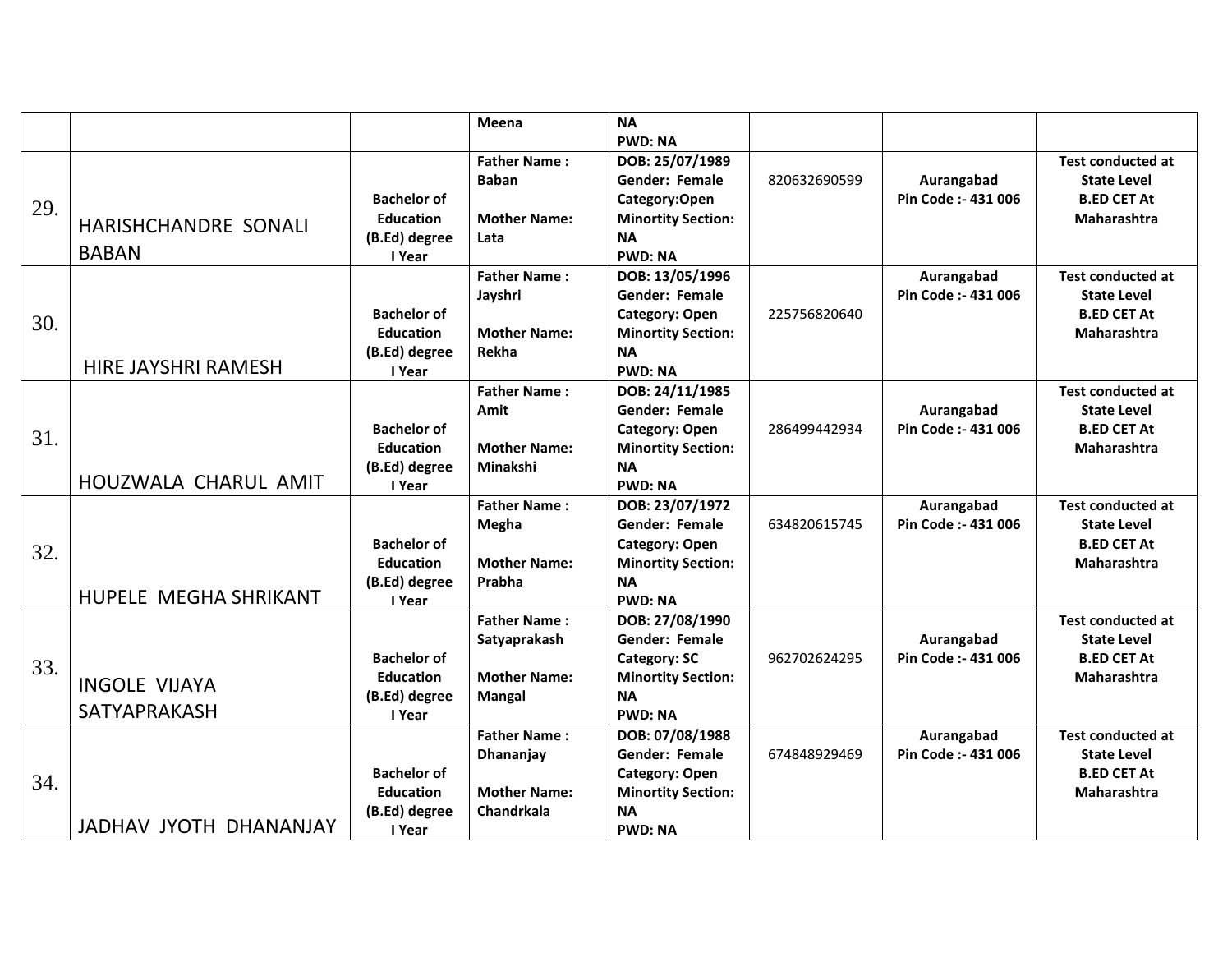|     |                              |                    | <b>Father Name:</b> | DOB: 25/02/1993           |               |                     | <b>Test conducted at</b> |
|-----|------------------------------|--------------------|---------------------|---------------------------|---------------|---------------------|--------------------------|
|     |                              |                    | shivaji             | <b>Gender: Female</b>     |               | Aurangabad          | <b>State Level</b>       |
|     |                              | <b>Bachelor of</b> |                     | <b>Category: Open</b>     | 738696397853  | Pin Code :- 431 006 | <b>B.ED CET At</b>       |
| 35. |                              | <b>Education</b>   | <b>Mother Name:</b> | <b>Minortity Section:</b> |               |                     | Maharashtra              |
|     |                              | (B.Ed) degree      | <b>Meera</b>        | <b>NA</b>                 |               |                     |                          |
|     | <b>JADHAV NITAL SHIVAJI</b>  | I Year             |                     | <b>PWD: NA</b>            |               |                     |                          |
|     |                              |                    | <b>Father Name:</b> | DOB: 01/02/1990           |               | Aurangabad          | <b>Test conducted at</b> |
|     |                              |                    | Anandrao            | Gender: Female            |               | Pin Code :- 431 006 | <b>State Level</b>       |
| 36. |                              | <b>Bachelor of</b> |                     | <b>Category: Open</b>     | 854784616183  |                     | <b>B.ED CET At</b>       |
|     | <b>JADHAV SUPRIYA</b>        | <b>Education</b>   | <b>Mother Name:</b> | <b>Minortity Section:</b> |               |                     | <b>Maharashtra</b>       |
|     |                              | (B.Ed) degree      | <b>Surekha</b>      | <b>NA</b>                 |               |                     |                          |
|     | <b>ANANDRAO</b>              | I Year             |                     | <b>PWD: NA</b>            |               |                     |                          |
|     |                              |                    | <b>Father Name:</b> | DOB: 21/09/1989           |               |                     | <b>Test conducted at</b> |
|     |                              |                    | <b>Sumit</b>        | <b>Gender: Female</b>     |               | Aurangabad          | <b>State Level</b>       |
| 37. |                              | <b>Bachelor of</b> |                     | <b>Category: Open</b>     | 233769067563  | Pin Code :- 431 006 | <b>B.ED CET At</b>       |
|     |                              | <b>Education</b>   | <b>Mother Name:</b> | <b>Minortity Section:</b> |               |                     | <b>Maharashtra</b>       |
|     |                              | (B.Ed) degree      | <b>Meera</b>        | <b>NA</b>                 |               |                     |                          |
|     | <b>JOSHI MAYURI SUMIT</b>    | I Year             |                     | <b>PWD: NA</b>            |               |                     |                          |
|     |                              |                    | <b>Father Name:</b> | DOB: 24/12/1993           |               | Aurangabad          | <b>Test conducted at</b> |
|     |                              |                    | <b>Balaji</b>       | <b>Gender: Female</b>     | 956696898141  | Pin Code :- 431 006 | <b>State Level</b>       |
| 38. |                              | <b>Bachelor of</b> |                     | <b>Category: Open</b>     |               |                     | <b>B.ED CET At</b>       |
|     |                              | <b>Education</b>   | <b>Mother Name:</b> | <b>Minortity Section:</b> |               |                     | <b>Maharashtra</b>       |
|     |                              | (B.Ed) degree      | Anjali              | <b>NA</b>                 |               |                     |                          |
|     | <b>JOSHI HARSHADA BALAJI</b> | I Year             |                     | <b>PWD: NA</b>            |               |                     |                          |
|     |                              |                    | <b>Father Name:</b> | DOB: 25/10/1985           |               |                     | <b>Test conducted at</b> |
|     |                              |                    | Anandramji          | <b>Gender: Female</b>     |               | Aurangabad          | <b>State Level</b>       |
| 39. |                              | <b>Bachelor of</b> |                     | <b>Category: Open</b>     |               | Pin Code :- 431 006 | <b>B.ED CET At</b>       |
|     | <b>KABRA ANURADHA</b>        | <b>Education</b>   | <b>Mother Name:</b> | <b>Minortity Section:</b> |               |                     | <b>Maharashtra</b>       |
|     |                              | (B.Ed) degree      | <b>Nirmala</b>      | <b>NA</b>                 |               |                     |                          |
|     | <b>ANANDRAMJI</b>            | I Year             |                     | <b>PWD: NA</b>            |               |                     |                          |
|     |                              |                    | <b>Father Name:</b> | DOB: 14/09/1993           |               | Aurangabad          | <b>Test conducted at</b> |
|     |                              |                    | Sunil               | <b>Gender: Female</b>     | 3274484813715 | Pin Code :- 431 006 | <b>State Level</b>       |
| 40. |                              | <b>Bachelor of</b> |                     | <b>Category: Open</b>     |               |                     | <b>B.ED CET At</b>       |
|     |                              | <b>Education</b>   | <b>Mother Name:</b> | <b>Minortity Section:</b> |               |                     | <b>Maharashtra</b>       |
|     |                              | (B.Ed) degree      | Sangita             | <b>NA</b>                 |               |                     |                          |
|     | <b>KALE MONIKA SUNIL</b>     | I Year             |                     | <b>PWD: NA</b>            |               |                     |                          |
| 41. |                              | <b>Bachelor of</b> | <b>Father Name:</b> | DOB: 15/03/1997           | 493921167813  |                     | <b>Test conducted at</b> |
|     | KANKARIYA VISHAKHA           | <b>Education</b>   |                     | Gender: Female            |               | Aurangabad          | <b>State Level</b>       |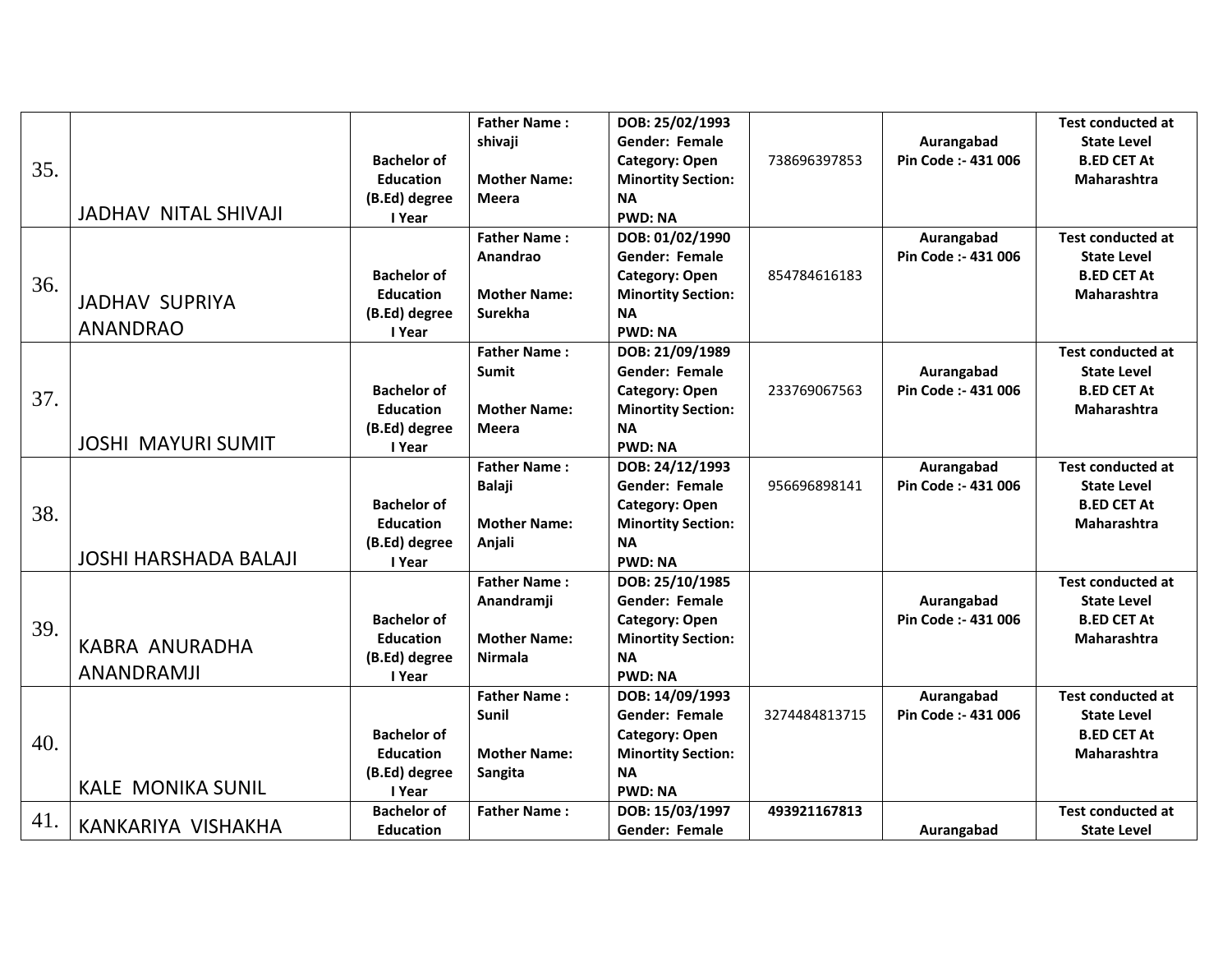|     | <b>BHARAT</b>                | (B.Ed) degree      |                     | <b>Category: Open</b>     |              | Pin Code :- 431 006 | <b>B.ED CET At</b>       |
|-----|------------------------------|--------------------|---------------------|---------------------------|--------------|---------------------|--------------------------|
|     |                              | I Year             | <b>Mother Name:</b> | <b>Minortity Section:</b> |              |                     | Maharashtra              |
|     |                              |                    | Kavita              | <b>NA</b>                 |              |                     |                          |
|     |                              |                    |                     | <b>PWD: NA</b>            |              |                     |                          |
|     |                              |                    | <b>Father Name:</b> | DOB: 16/03/1977           |              | Aurangabad          | <b>Test conducted at</b> |
|     |                              |                    | Pundlikrao          | Gender: Female            |              | Pin Code :- 431 006 | <b>State Level</b>       |
|     |                              | <b>Bachelor of</b> |                     | <b>Category: Open</b>     | 988126504019 |                     | <b>B.ED CET At</b>       |
| 42. | <b>KAVADE SHUBHANGI</b>      | <b>Education</b>   | <b>Mother Name:</b> | <b>Minortity Section:</b> |              |                     | <b>Maharashtra</b>       |
|     |                              | (B.Ed) degree      | Shakuntala          | <b>NA</b>                 |              |                     |                          |
|     | <b>PUNDLIKRAO</b>            | I Year             |                     | <b>PWD: NA</b>            |              |                     |                          |
|     |                              |                    | <b>Father Name:</b> | DOB: 25/03/1998           |              |                     | <b>Test conducted at</b> |
|     |                              |                    | Raosaheb            | <b>Gender: Female</b>     |              | Aurangabad          | <b>State Level</b>       |
|     |                              | <b>Bachelor of</b> |                     | <b>Category: NTD</b>      | 612553786686 | Pin Code :- 431 006 | <b>B.ED CET At</b>       |
| 43. |                              | <b>Education</b>   | <b>Mother Name:</b> | <b>Minortity Section:</b> |              |                     | <b>Maharashtra</b>       |
|     |                              | (B.Ed) degree      | Surekha             | <b>NA</b>                 |              |                     |                          |
|     | <b>KENDRE KAJAL RAOSAHEB</b> | I Year             |                     | <b>PWD: NA</b>            |              |                     |                          |
|     |                              |                    | <b>Father Name:</b> | DOB: 07/04/94             |              | Aurangabad          | <b>Test conducted at</b> |
|     |                              |                    | Vijaykumar          | Gender: Female            | 430975769106 | Pin Code :- 431 006 | <b>State Level</b>       |
| 44. |                              | <b>Bachelor of</b> |                     | Category:NTD              |              |                     | <b>B.ED CET At</b>       |
|     | <b>KENDRE SHUBHANGI</b>      | <b>Education</b>   | <b>Mother Name:</b> | <b>Minortity Section:</b> |              |                     | Maharashtra              |
|     |                              | (B.Ed) degree      | Mandodari           | <b>NA</b>                 |              |                     |                          |
|     | <b>VIJAYKUMAR</b>            | I Year             |                     | <b>PWD: NA</b>            |              |                     |                          |
|     |                              |                    | <b>Father Name:</b> | DOB: 14/08/1994           |              |                     | <b>Test conducted at</b> |
|     |                              |                    | Prabhat             | <b>Gender: Female</b>     |              | Aurangabad          | <b>State Level</b>       |
| 45. |                              | <b>Bachelor of</b> |                     | <b>Category: OBC</b>      | 982921769101 | Pin Code :- 431 006 | <b>B.ED CET At</b>       |
|     |                              | <b>Education</b>   | <b>Mother Name:</b> | <b>Minortity Section:</b> |              |                     | Maharashtra              |
|     |                              | (B.Ed) degree      | Sunita              | <b>NA</b>                 |              |                     |                          |
|     | KHAIRNAR NEHA PRABHAT        | I Year             |                     | <b>PWD: NA</b>            |              |                     |                          |
|     |                              |                    | <b>Father Name:</b> | DOB: 01/07/1987           |              | Aurangabad          | <b>Test conducted at</b> |
|     |                              |                    | <b>Bhagaji</b>      | <b>Gender: Female</b>     |              | Pin Code :- 431 006 | <b>State Level</b>       |
| 46. |                              | <b>Bachelor of</b> |                     | Category: Open            |              |                     | <b>B.ED CET At</b>       |
|     |                              | <b>Education</b>   | <b>Mother Name:</b> | <b>Minortity Section:</b> | 683890873464 |                     | <b>Maharashtra</b>       |
|     |                              | (B.Ed) degree      | Kaushalya           | <b>NA</b>                 |              |                     |                          |
|     | KHARAT KASABAI BHAGAJI       | I Year             |                     | <b>PWD: NA</b>            |              |                     |                          |
|     |                              | <b>Bachelor of</b> | <b>Father Name:</b> | DOB: 12/07/1989           |              |                     | <b>Test conducted at</b> |
| 47. |                              | <b>Education</b>   | Vijay               | <b>Gender: Female</b>     | 904241274200 | Aurangabad          | <b>State Level</b>       |
|     |                              | (B.Ed) degree      |                     | Category: Jain            |              | Pin Code :- 431 006 | <b>B.ED CET At</b>       |
|     | <b>KHULE SWATI VIJAY</b>     | I Year             | <b>Mother Name:</b> | <b>Minortity Section:</b> |              |                     | <b>Maharashtra</b>       |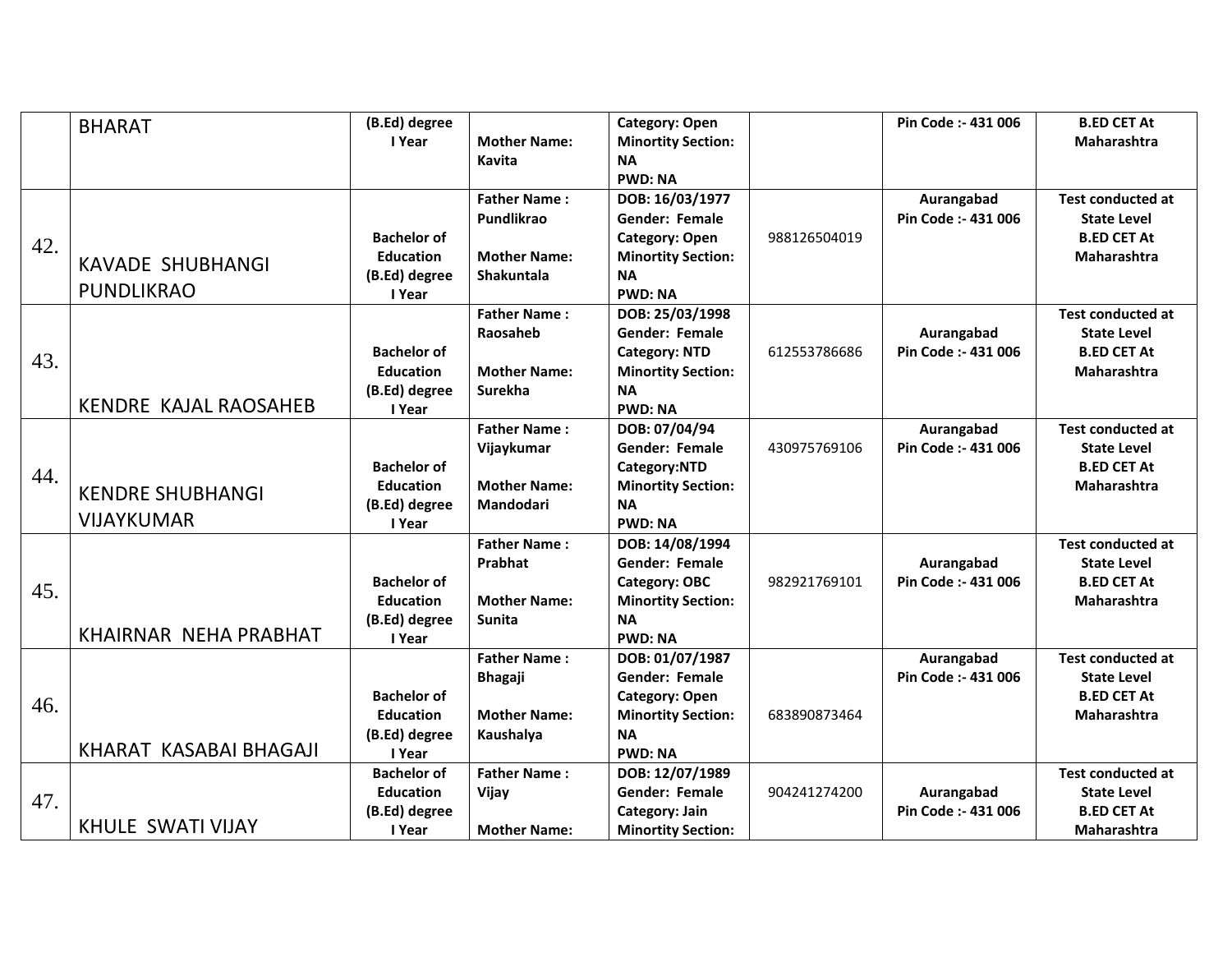|     |                                           |                                                                   | Magalabai                                                                  | <b>NA</b><br><b>PWD: NA</b>                                                                                                   |              |                                   |                                                                                            |
|-----|-------------------------------------------|-------------------------------------------------------------------|----------------------------------------------------------------------------|-------------------------------------------------------------------------------------------------------------------------------|--------------|-----------------------------------|--------------------------------------------------------------------------------------------|
| 48. | <b>KOKATE PRAJAKTA</b><br>YASHVANT        | <b>Bachelor of</b><br><b>Education</b><br>(B.Ed) degree<br>I Year | <b>Father Name:</b><br>Yashvant<br><b>Mother Name:</b><br><b>Sunita</b>    | DOB: 26/09/1995<br><b>Gender: Female</b><br><b>Category: Open</b><br><b>Minortity Section:</b><br><b>NA</b><br><b>PWD: NA</b> | 478602018837 | Aurangabad<br>Pin Code :- 431 006 | <b>Test conducted at</b><br><b>State Level</b><br><b>B.ED CET At</b><br>Maharashtra        |
| 49. | <b>KUBER JYOTI RAMNATH</b>                | <b>Bachelor of</b><br><b>Education</b><br>(B.Ed) degree<br>I Year | <b>Father Name:</b><br>Ramnath<br><b>Mother Name:</b><br><b>Shakuntala</b> | DOB:11/08/1991<br><b>Gender: Female</b><br><b>Category: Open</b><br><b>Minortity Section:</b><br><b>NA</b><br><b>PWD: NA</b>  | 594934123282 | Aurangabad<br>Pin Code :- 431 006 | <b>Test conducted at</b><br><b>State Level</b><br><b>B.ED CET At</b><br>Maharashtra        |
| 50. | KUBER RENUKA RAMNATH                      | <b>Bachelor of</b><br><b>Education</b><br>(B.Ed) degree<br>I Year | <b>Father Name:</b><br>Ramnath<br><b>Mother Name:</b><br><b>Shakuntala</b> | DOB: 04/03/1987<br><b>Gender: Female</b><br><b>Category: Open</b><br><b>Minortity Section:</b><br><b>NA</b><br><b>PWD: NA</b> | 524843895360 | Aurangabad<br>Pin Code :- 431 006 | <b>Test conducted at</b><br><b>State Level</b><br><b>B.ED CET At</b><br><b>Maharashtra</b> |
| 51. | <b>KULKARNI DIPALI</b><br><b>PADMAKAR</b> | <b>Bachelor of</b><br><b>Education</b><br>(B.Ed) degree<br>I Year | <b>Father Name:</b><br>Padmakar<br><b>Mother Name:</b><br><b>Sushila</b>   | DOB: 10/04/1982<br><b>Gender: Female</b><br><b>Category: Open</b><br><b>Minortity Section:</b><br><b>NA</b><br><b>PWD: NA</b> | 225236182260 | Aurangabad<br>Pin Code: - 431 006 | <b>Test conducted at</b><br><b>State Level</b><br><b>B.ED CET At</b><br><b>Maharashtra</b> |
| 52. | KULKARNI PRATIKSHA<br><b>PRAMODRAO</b>    | <b>Bachelor of</b><br><b>Education</b><br>(B.Ed) degree<br>I Year | <b>Father Name:</b><br>Pramodrao<br><b>Mother Name:</b><br>Hema            | DOB: 01/04/1996<br><b>Gender: Female</b><br><b>Category: Open</b><br><b>Minortity Section:</b><br><b>NA</b><br><b>PWD: NA</b> | 298763775828 | Aurangabad<br>Pin Code :- 431 006 | <b>Test conducted at</b><br><b>State Level</b><br><b>B.ED CET At</b><br><b>Maharashtra</b> |
| 53. | KULKARNI SUREKHA<br><b>VINAYAK</b>        | <b>Bachelor of</b><br><b>Education</b><br>(B.Ed) degree<br>I Year | <b>Father Name:</b><br>Vinayak<br><b>Mother Name:</b><br>Vidya             | DOB: 01/06/1974<br><b>Gender: Female</b><br><b>Category: Open</b><br><b>Minortity Section:</b><br><b>NA</b><br><b>PWD: NA</b> | 665770672726 | Aurangabad<br>Pin Code :- 431 006 | <b>Test conducted at</b><br><b>State Level</b><br><b>B.ED CET At</b><br>Maharashtra        |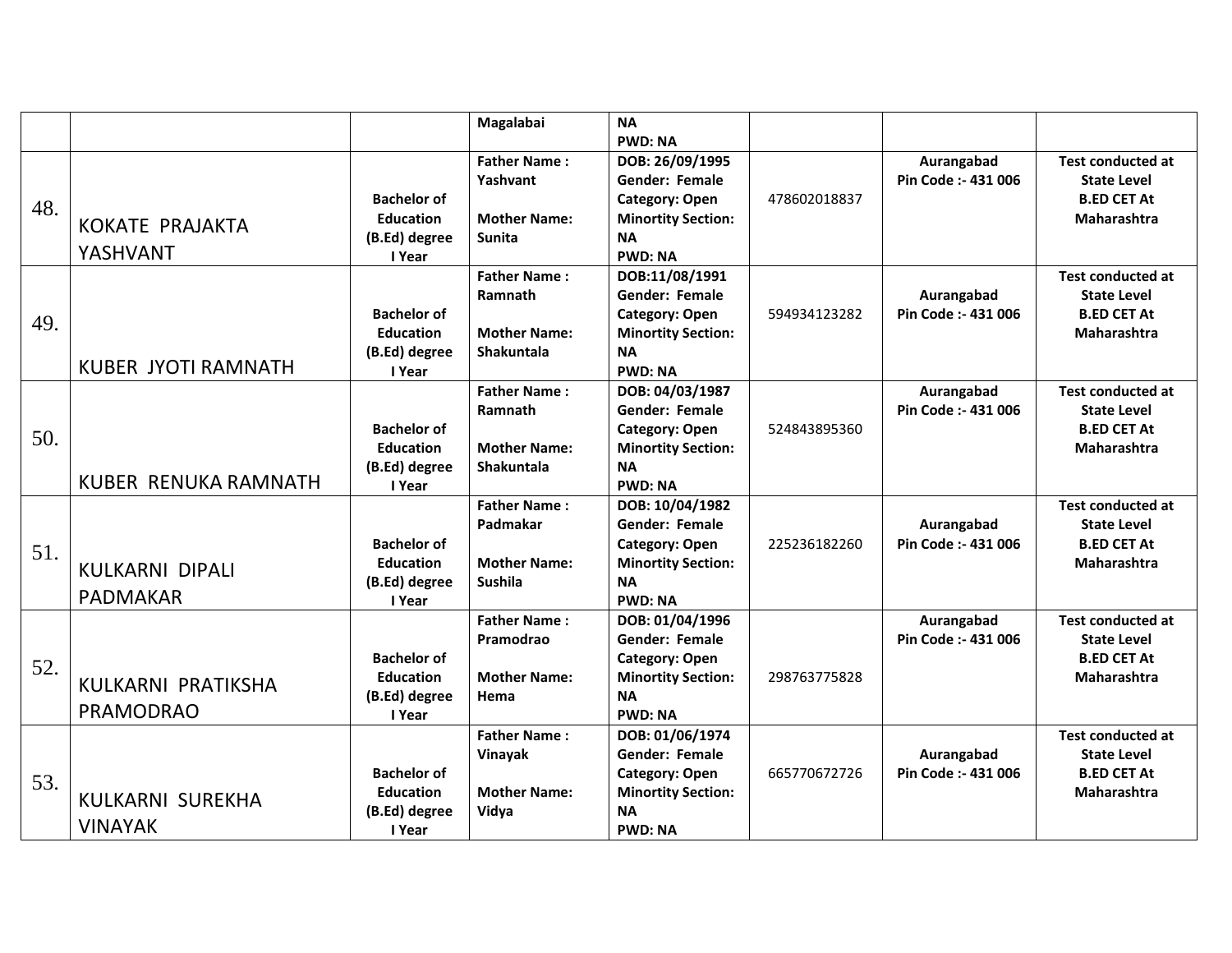| 54. | LOYA PRADNYA DILIP                        | <b>Bachelor of</b><br><b>Education</b><br>(B.Ed) degree<br>I Year | <b>Father Name:</b><br><b>Dilip</b><br><b>Mother Name:</b><br><b>Kiran</b> | DOB: 11/10/1988<br>Gender: Female<br>Category: Open<br><b>Minortity Section:</b><br><b>NA</b><br><b>PWD: NA</b>               | 480939719573 | Aurangabad<br>Pin Code :- 431 006 | <b>Test conducted at</b><br><b>State Level</b><br><b>B.ED CET At</b><br>Maharashtra        |
|-----|-------------------------------------------|-------------------------------------------------------------------|----------------------------------------------------------------------------|-------------------------------------------------------------------------------------------------------------------------------|--------------|-----------------------------------|--------------------------------------------------------------------------------------------|
| 55. | <b>MANKE RASHMI RAJU</b>                  | <b>Bachelor of</b><br><b>Education</b><br>(B.Ed) degree<br>I Year | <b>Father Name:</b><br>Raju<br><b>Mother Name:</b><br>Rekha                | DOB: 21/10/1994<br><b>Gender: Female</b><br>Category: OBC<br><b>Minortity Section:</b><br><b>NA</b><br><b>PWD: NA</b>         | 642126620438 | Aurangabad<br>Pin Code :- 431 006 | <b>Test conducted at</b><br><b>State Level</b><br><b>B.ED CET At</b><br><b>Maharashtra</b> |
| 56. | <b>MANTRI POOJA</b><br><b>OMPRAKASH</b>   | <b>Bachelor of</b><br><b>Education</b><br>(B.Ed) degree<br>I Year | <b>Father Name:</b><br>Omprakash<br><b>Mother Name:</b><br><b>Kavita</b>   | DOB: 07/04/1989<br><b>Gender: Female</b><br><b>Category: Open</b><br><b>Minortity Section:</b><br><b>NA</b><br><b>PWD: NA</b> | 304562086163 | Aurangabad<br>Pin Code :- 431 006 | <b>Test conducted at</b><br><b>State Level</b><br><b>B.ED CET At</b><br><b>Maharashtra</b> |
| 57. | <b>MATE KUNTA</b><br><b>HARISHCHANDRA</b> | <b>Bachelor of</b><br><b>Education</b><br>(B.Ed) degree<br>I Year | <b>Father Name:</b><br>Harishchandra<br><b>Mother Name:</b><br>Rukhmanbai  | DOB: 16/11/1988<br><b>Gender: Female</b><br><b>Category: Open</b><br><b>Minortity Section:</b><br><b>NA</b><br><b>PWD: NA</b> | 809664581106 | Aurangabad<br>Pin Code :- 431 006 | <b>Test conducted at</b><br><b>State Level</b><br><b>B.ED CET At</b><br><b>Maharashtra</b> |
| 58. | <b>MATE SHUBHANGI</b><br><b>KASHINATH</b> | <b>Bachelor of</b><br><b>Education</b><br>(B.Ed) degree<br>I Year | <b>Father Name:</b><br>Kashinath<br><b>Mother Name:</b><br>Jyoti           | DOB: 20/08/1998<br><b>Gender: Female</b><br><b>Category: SC</b><br><b>Minortity Section:</b><br><b>NA</b><br><b>PWD: NA</b>   | 875746309500 | Aurangabad<br>Pin Code :- 431 006 | <b>Test conducted at</b><br><b>State Level</b><br><b>B.ED CET At</b><br>Maharashtra        |
| 59. | <b>MEHTA ANKITA KALPIT</b>                | <b>Bachelor of</b><br><b>Education</b><br>(B.Ed) degree<br>I Year | <b>Father Name:</b><br>Kalpit<br><b>Mother Name:</b><br>Rasmi              | DOB: 11/12/1986<br><b>Gender: Female</b><br><b>Category: Open</b><br><b>Minortity Section:</b><br><b>NA</b><br><b>PWD: NA</b> | 680226374429 | Aurangabad<br>Pin Code :- 431 006 | <b>Test conducted at</b><br><b>State Level</b><br><b>B.ED CET At</b><br><b>Maharashtra</b> |
|     | NAGADKAR ARCHANA                          | <b>Bachelor of</b><br><b>Education</b>                            | <b>Father Name:</b><br><b>Narendra</b>                                     | DOB: 04/01/1981<br>Gender: Female                                                                                             | 245070097748 | Aurangabad<br>Pin Code: - 431 006 | <b>Test conducted at</b><br><b>State Level</b>                                             |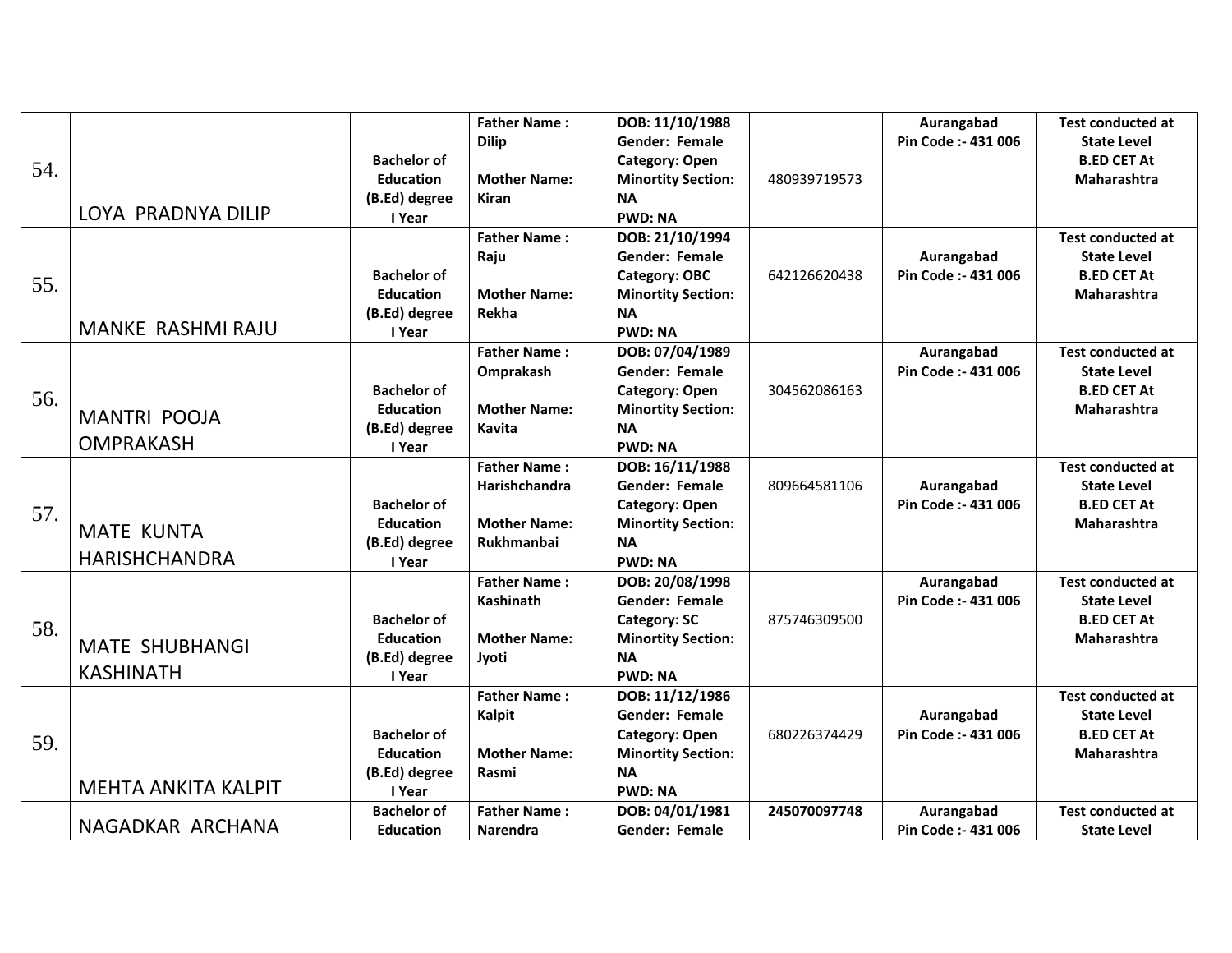| 60 | <b>NARENDRA</b>           | (B.Ed) degree      |                     | <b>Category: Open</b>     |              |                     | <b>B.ED CET At</b>       |
|----|---------------------------|--------------------|---------------------|---------------------------|--------------|---------------------|--------------------------|
|    |                           | I Year             |                     | <b>Minortity Section:</b> |              |                     | Maharashtra              |
|    |                           |                    | <b>Mother Name:</b> | <b>NA</b>                 |              |                     |                          |
|    |                           |                    | Hemlata             | <b>PWD: NA</b>            |              |                     |                          |
|    |                           |                    | <b>Father Name:</b> | DOB: 20/08/1997           |              |                     | <b>Test conducted at</b> |
|    |                           |                    | <b>Suresh</b>       | <b>Gender: Female</b>     |              | Aurangabad          | <b>State Level</b>       |
| 61 |                           | <b>Bachelor of</b> |                     | <b>Category: Open</b>     | 947594322977 | Pin Code :- 431 006 | <b>B.ED CET At</b>       |
|    |                           | <b>Education</b>   | <b>Mother Name:</b> | <b>Minortity Section:</b> |              |                     | <b>Maharashtra</b>       |
|    |                           | (B.Ed) degree      | Pranita             | <b>NA</b>                 |              |                     |                          |
|    | <b>NAND SHREYA SURESH</b> | I Year             |                     | <b>PWD: NA</b>            |              |                     |                          |
|    |                           |                    | <b>Father Name:</b> | DOB: 15/08/1992           |              | Aurangabad          | <b>Test conducted at</b> |
|    |                           |                    | <b>Shravan</b>      | <b>Gender: Female</b>     |              | Pin Code :- 431 006 | <b>State Level</b>       |
| 62 |                           | <b>Bachelor of</b> |                     | <b>Category: Open</b>     | 375900996184 |                     | <b>B.ED CET At</b>       |
|    |                           | <b>Education</b>   | <b>Mother Name:</b> | <b>Minortity Section:</b> |              |                     | Maharashtra              |
|    |                           | (B.Ed) degree      | Jaya                | <b>NA</b>                 |              |                     |                          |
|    | NIKAM PREETI SHRAVAN      | I Year             |                     | <b>PWD: NA</b>            |              |                     |                          |
|    |                           |                    | <b>Father Name:</b> | DOB: 15/08/1992           |              |                     | <b>Test conducted at</b> |
|    |                           |                    | <b>Navnath</b>      | <b>Gender: Female</b>     |              | Aurangabad          | <b>State Level</b>       |
| 63 |                           | <b>Bachelor of</b> |                     | <b>Category: Open</b>     | 375900996184 | Pin Code :- 431 006 | <b>B.ED CET At</b>       |
|    |                           | <b>Education</b>   | <b>Mother Name:</b> | <b>Minortity Section:</b> |              |                     | <b>Maharashtra</b>       |
|    |                           | (B.Ed) degree      | Java                | <b>NA</b>                 |              |                     |                          |
|    | <b>NIL PUJA NAVNATH</b>   | I Year             |                     | <b>PWD: NA</b>            |              |                     |                          |
|    |                           |                    | <b>Father Name:</b> | DOB: 06/03/200            |              | Aurangabad          | <b>Test conducted at</b> |
|    |                           |                    | <b>Bhanudas</b>     | Gender: Female            |              | Pin Code :- 431 006 | <b>State Level</b>       |
| 64 |                           | <b>Bachelor of</b> |                     | Category: OBC             | 676695554070 |                     | <b>B.ED CET At</b>       |
|    | PANCHAL SHIVKANYA         | <b>Education</b>   | <b>Mother Name:</b> | <b>Minortity Section:</b> |              |                     | Maharashtra              |
|    |                           | (B.Ed) degree      | Savita              | <b>NA</b>                 |              |                     |                          |
|    | <b>BHANUDAS</b>           | I Year             |                     | <b>PWD: NA</b>            |              |                     |                          |
|    |                           |                    | <b>Father Name:</b> | DOB: 17/09/1990           |              |                     | <b>Test conducted at</b> |
|    |                           |                    | Sohel               | <b>Gender: Female</b>     |              | Aurangabad          | <b>State Level</b>       |
| 65 |                           | <b>Bachelor of</b> |                     | <b>Category: Open</b>     | 253358028397 | Pin Code :- 431 006 | <b>B.ED CET At</b>       |
|    |                           | <b>Education</b>   | <b>Mother Name:</b> | <b>Minortity Section:</b> |              |                     | <b>Maharashtra</b>       |
|    | PANWALA NAJMA SOHEL       | (B.Ed) degree      | <b>Nassima</b>      | <b>NA</b>                 |              |                     |                          |
|    |                           | I Year             |                     | <b>PWD: NA</b>            |              |                     |                          |
|    |                           | <b>Bachelor of</b> | <b>Father Name:</b> | DOB: 18/12/1995           |              | Aurangabad          | <b>Test conducted at</b> |
| 66 |                           | <b>Education</b>   | <b>Dilip</b>        | <b>Gender: Female</b>     | 588953499466 | Pin Code :- 431 006 | <b>State Level</b>       |
|    | PATARE ROHINI DILIP       | (B.Ed) degree      |                     | <b>Category: Open</b>     |              |                     | <b>B.ED CET At</b>       |
|    |                           | I Year             | <b>Mother Name:</b> | <b>Minortity Section:</b> |              |                     | <b>Maharashtra</b>       |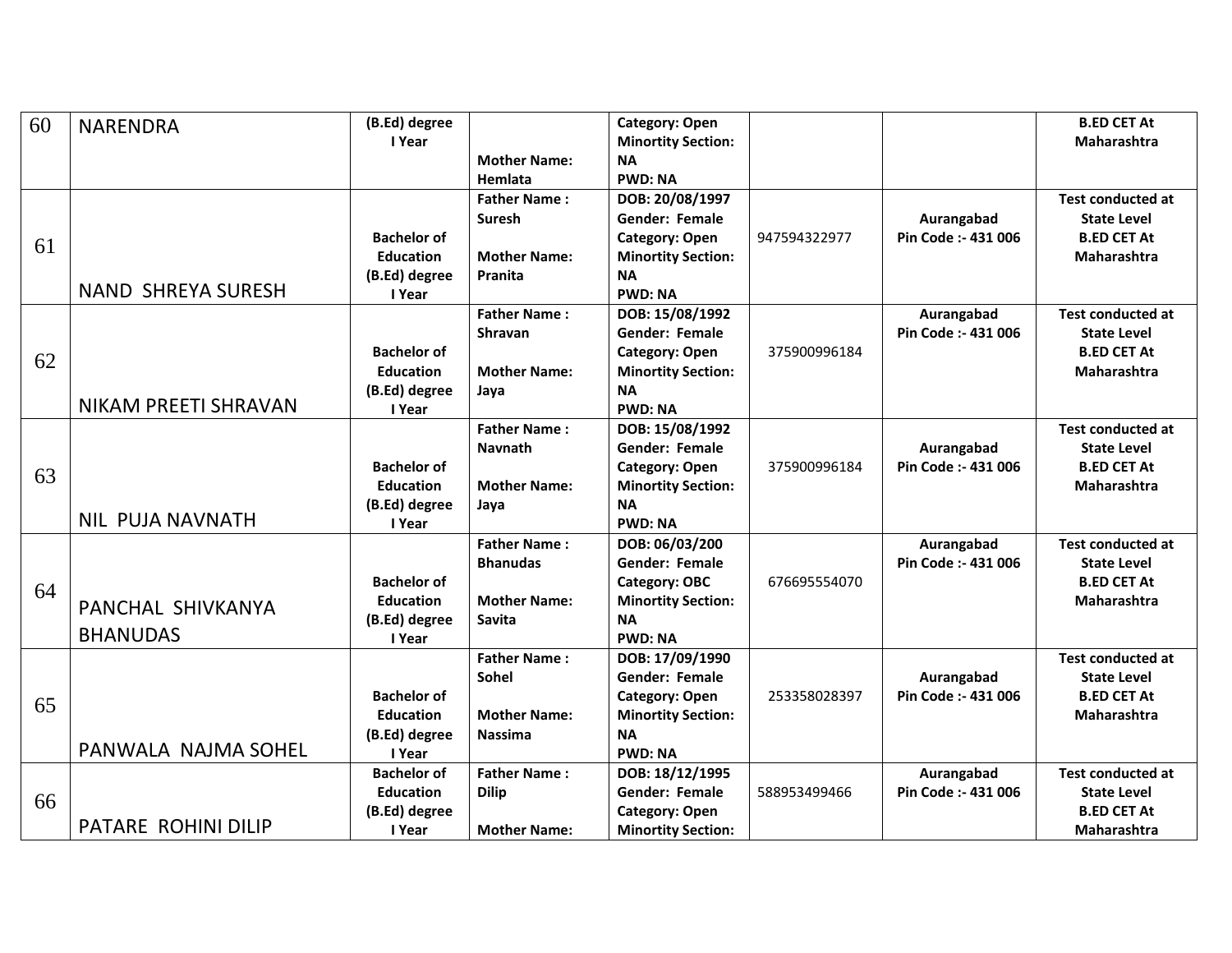|    |                       |                                        | <b>Sumanbai</b>     | <b>NA</b>                                          |              |                     |                                          |
|----|-----------------------|----------------------------------------|---------------------|----------------------------------------------------|--------------|---------------------|------------------------------------------|
|    |                       |                                        | <b>Father Name:</b> | <b>PWD: NA</b><br>DOB: 12/06/1993                  |              |                     | <b>Test conducted at</b>                 |
|    |                       |                                        | <b>Sundarrao</b>    | <b>Gender: Female</b>                              |              | Aurangabad          | <b>State Level</b>                       |
| 67 |                       | <b>Bachelor of</b><br><b>Education</b> | <b>Mother Name:</b> | <b>Category: Open</b><br><b>Minortity Section:</b> | 555870015538 | Pin Code :- 431 006 | <b>B.ED CET At</b><br>Maharashtra        |
|    | PAWAR SUSHMITA        | (B.Ed) degree                          | <b>Meera</b>        | <b>NA</b>                                          |              |                     |                                          |
|    | <b>SUNDARRAO</b>      | I Year                                 |                     | <b>PWD: NA</b>                                     |              |                     |                                          |
|    |                       |                                        | <b>Father Name:</b> | DOB: 08/02/1996                                    |              | Aurangabad          | <b>Test conducted at</b>                 |
|    |                       |                                        | Mahendrasingh       | Gender: Female                                     |              | Pin Code :- 431 006 | <b>State Level</b>                       |
| 68 |                       | <b>Bachelor of</b>                     |                     | Category:Rajput                                    | 989801353718 |                     | <b>B.ED CET At</b>                       |
|    | <b>PAWAR NEHA</b>     | <b>Education</b>                       | <b>Mother Name:</b> | <b>Minortity Section:</b>                          |              |                     | <b>Maharashtra</b>                       |
|    | <b>MAHENDRASINGH</b>  | (B.Ed) degree                          | Archana             | <b>NA</b><br><b>PWD: NA</b>                        |              |                     |                                          |
|    |                       | I Year                                 | <b>Father Name:</b> | DOB: 15/01/1991                                    |              |                     | <b>Test conducted at</b>                 |
|    |                       |                                        | <b>Haribhau</b>     | <b>Gender: Female</b>                              |              | Aurangabad          | <b>State Level</b>                       |
|    |                       | <b>Bachelor of</b>                     |                     | Category: OBC                                      | 450315002229 | Pin Code :- 431 006 | <b>B.ED CET At</b>                       |
| 69 | <b>PAYGHAN SONALI</b> | <b>Education</b>                       | <b>Mother Name:</b> | <b>Minortity Section:</b>                          |              |                     | <b>Maharashtra</b>                       |
|    |                       | (B.Ed) degree                          | <b>Suman</b>        | <b>NA</b>                                          |              |                     |                                          |
|    | <b>HARIBHAU</b>       | I Year                                 |                     | <b>PWD: NA</b>                                     |              |                     |                                          |
|    |                       |                                        | <b>Father Name:</b> | DOB: 29/04/1993                                    |              | Aurangabad          | <b>Test conducted at</b>                 |
|    |                       | <b>Bachelor of</b>                     | Gorakshanath        | Gender: Female                                     | 944155522980 | Pin Code :- 431 006 | <b>State Level</b><br><b>B.ED CET At</b> |
| 70 |                       | <b>Education</b>                       | <b>Mother Name:</b> | Category: OBC<br><b>Minortity Section:</b>         |              |                     | <b>Maharashtra</b>                       |
|    | PHASATE PRIYANKA      | (B.Ed) degree                          | Kanta               | <b>NA</b>                                          |              |                     |                                          |
|    | <b>GORAKSHANATH</b>   | I Year                                 |                     | <b>PWD: NA</b>                                     |              |                     |                                          |
|    |                       |                                        | <b>Father Name:</b> | DOB: 09/12/1996                                    |              |                     | <b>Test conducted at</b>                 |
|    |                       |                                        | Vishwanath          | <b>Gender: Female</b>                              | 489976214308 | Aurangabad          | <b>State Level</b>                       |
| 71 |                       | <b>Bachelor of</b>                     |                     | Category:SC                                        |              | Pin Code :- 431 006 | <b>B.ED CET At</b>                       |
|    | PRAVANE VAISHNAVI     | <b>Education</b>                       | <b>Mother Name:</b> | <b>Minortity Section:</b>                          |              |                     | Maharashtra                              |
|    | <b>VISHWANATH</b>     | (B.Ed) degree<br>I Year                | Sangita             | <b>NA</b><br><b>PWD: NA</b>                        |              |                     |                                          |
|    |                       |                                        | <b>Father Name:</b> | DOB: 14/11/1995                                    |              | Aurangabad          | <b>Test conducted at</b>                 |
|    |                       |                                        | Jaywant             | <b>Gender: Female</b>                              |              | Pin Code: - 431 006 | <b>State Level</b>                       |
|    |                       | <b>Bachelor of</b>                     |                     | <b>Category: Open</b>                              | 316648060682 |                     | <b>B.ED CET At</b>                       |
| 72 |                       | <b>Education</b>                       | <b>Mother Name:</b> | <b>Minortity Section:</b>                          |              |                     | <b>Maharashtra</b>                       |
|    |                       | (B.Ed) degree                          | Mamta               | <b>NA</b>                                          |              |                     |                                          |
|    | PUJARI RUTUJA JAYWANT | I Year                                 |                     | <b>PWD: NA</b>                                     |              |                     |                                          |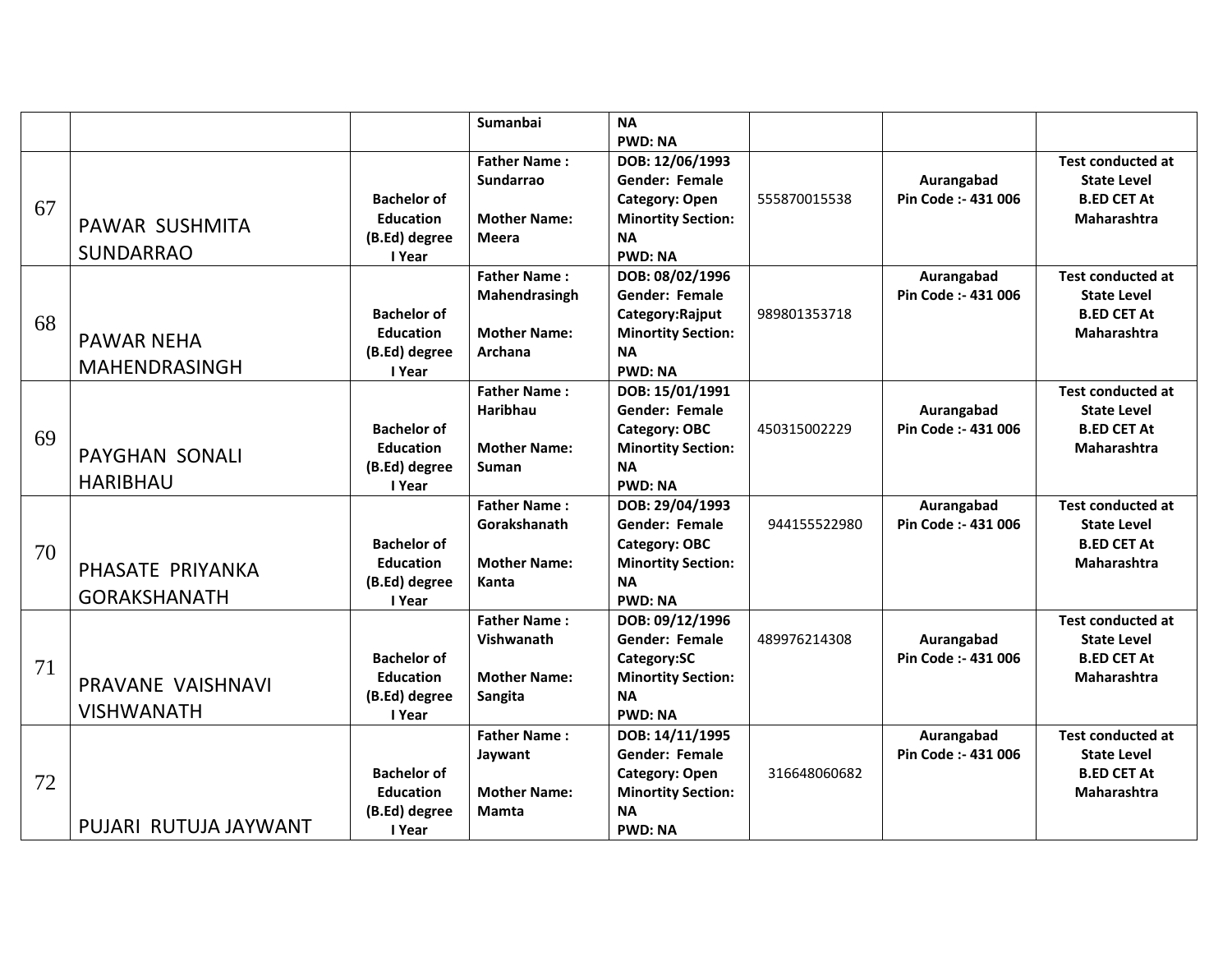|    |                              |                    | <b>Father Name:</b> | DOB: 27/04/1997           |                |                     | <b>Test conducted at</b> |
|----|------------------------------|--------------------|---------------------|---------------------------|----------------|---------------------|--------------------------|
| 73 |                              |                    | Sajjansingh         | <b>Gender: Female</b>     |                | Aurangabad          | <b>State Level</b>       |
|    |                              | <b>Bachelor of</b> |                     | <b>Category: Open</b>     |                | Pin Code :- 431 006 | <b>B.ED CET At</b>       |
|    |                              | <b>Education</b>   | <b>Mother Name:</b> | <b>Minortity Section:</b> | 357753842247   |                     | Maharashtra              |
|    | <b>RAJPUT KALPAK</b>         | (B.Ed) degree      | <b>Smita</b>        | <b>NA</b>                 |                |                     |                          |
|    | SAJJANSINGH                  | I Year             |                     | <b>PWD: NA</b>            |                |                     |                          |
|    |                              |                    | <b>Father Name:</b> | DOB: 31/12/1979           |                | Aurangabad          | <b>Test conducted at</b> |
|    |                              |                    | Rahul               | <b>Gender: Female</b>     |                | Pin Code :- 431 006 | <b>State Level</b>       |
| 74 |                              | <b>Bachelor of</b> |                     | Category: OBC             | 438024337244   |                     | <b>B.ED CET At</b>       |
|    |                              | <b>Education</b>   | <b>Mother Name:</b> | <b>Minortity Section:</b> |                |                     | Maharashtra              |
|    |                              | (B.Ed) degree      | <b>Shashikala</b>   | <b>NA</b>                 |                |                     |                          |
|    | <b>RANE PRITI RAHUL</b>      | I Year             |                     | <b>PWD: NA</b>            |                |                     |                          |
|    |                              |                    | <b>Father Name:</b> | DOB: 05/07/1996           |                |                     | <b>Test conducted at</b> |
|    |                              |                    | <b>Sahebrao</b>     | <b>Gender: Female</b>     |                | Aurangabad          | <b>State Level</b>       |
| 75 |                              | <b>Bachelor of</b> |                     | <b>Category: Open</b>     | 70676677477985 | Pin Code :- 431 006 | <b>B.ED CET At</b>       |
|    |                              | <b>Education</b>   | <b>Mother Name:</b> | <b>Minortity Section:</b> |                |                     | Maharashtra              |
|    |                              | (B.Ed) degree      | Dropadabai          | <b>NA</b>                 |                |                     |                          |
|    | <b>RATHOD MEERA SAHEBRAO</b> | I Year             |                     | <b>PWD: NA</b>            |                |                     |                          |
|    |                              |                    | <b>Father Name:</b> | DOB: 22/03/1999           |                | Aurangabad          | <b>Test conducted at</b> |
|    |                              |                    | Sanjayrao           | <b>Gender: Female</b>     |                | Pin Code :- 431 006 | <b>State Level</b>       |
| 76 |                              | <b>Bachelor of</b> |                     | <b>Category Open:</b>     | 276011322126   |                     | <b>B.ED CET At</b>       |
|    | RATNAPARKHI KALYANI          | <b>Education</b>   | <b>Mother Name:</b> | <b>Minortity Section:</b> |                |                     | Maharashtra              |
|    |                              | (B.Ed) degree      | <b>Smita</b>        | <b>NA</b>                 |                |                     |                          |
|    | <b>SANJAYRAO</b>             | I Year             |                     | <b>PWD: NA</b>            |                |                     |                          |
|    |                              |                    | <b>Father Name:</b> | DOB: 24/07/1997           |                |                     | <b>Test conducted at</b> |
|    |                              |                    | <b>Bhausaheb</b>    | <b>Gender: Female</b>     |                | Aurangabad          | <b>State Level</b>       |
| 77 |                              | <b>Bachelor of</b> |                     | <b>Category: Open</b>     | 363706924192   | Pin Code :- 431 006 | <b>B.ED CET At</b>       |
|    |                              | <b>Education</b>   | <b>Mother Name:</b> | <b>Minortity Section:</b> |                |                     | <b>Maharashtra</b>       |
|    |                              | (B.Ed) degree      | <b>Mangal</b>       | <b>NA</b>                 |                |                     |                          |
|    | RODE SEEMA BHAUSAHEB         | I Year             |                     | <b>PWD: NA</b>            |                |                     |                          |
|    |                              |                    | <b>Father Name:</b> | DOB: 07/05/1994           |                | Aurangabad          | <b>Test conducted at</b> |
|    |                              |                    | <b>Umakant</b>      | <b>Gender: Female</b>     |                | Pin Code :- 431 006 | <b>State Level</b>       |
| 78 |                              | <b>Bachelor of</b> |                     | <b>Category: SC</b>       | 842298400228   |                     | <b>B.ED CET At</b>       |
|    |                              | <b>Education</b>   | <b>Mother Name:</b> | <b>Minortity Section:</b> |                |                     | <b>Maharashtra</b>       |
|    |                              | (B.Ed) degree      | Laxmi               | <b>NA</b>                 |                |                     |                          |
|    | SABALE MEGHA UMAKANT         | I Year             |                     | <b>PWD: NA</b>            |                |                     |                          |
| 79 |                              | <b>Bachelor of</b> | <b>Father Name:</b> | DOB: 14/12/1992           | 312559662598   |                     | <b>Test conducted at</b> |
|    | <b>SALVE JYOTI VILAS</b>     | <b>Education</b>   | <b>Vilas</b>        | <b>Gender: Female</b>     |                | Aurangabad          | <b>State Level</b>       |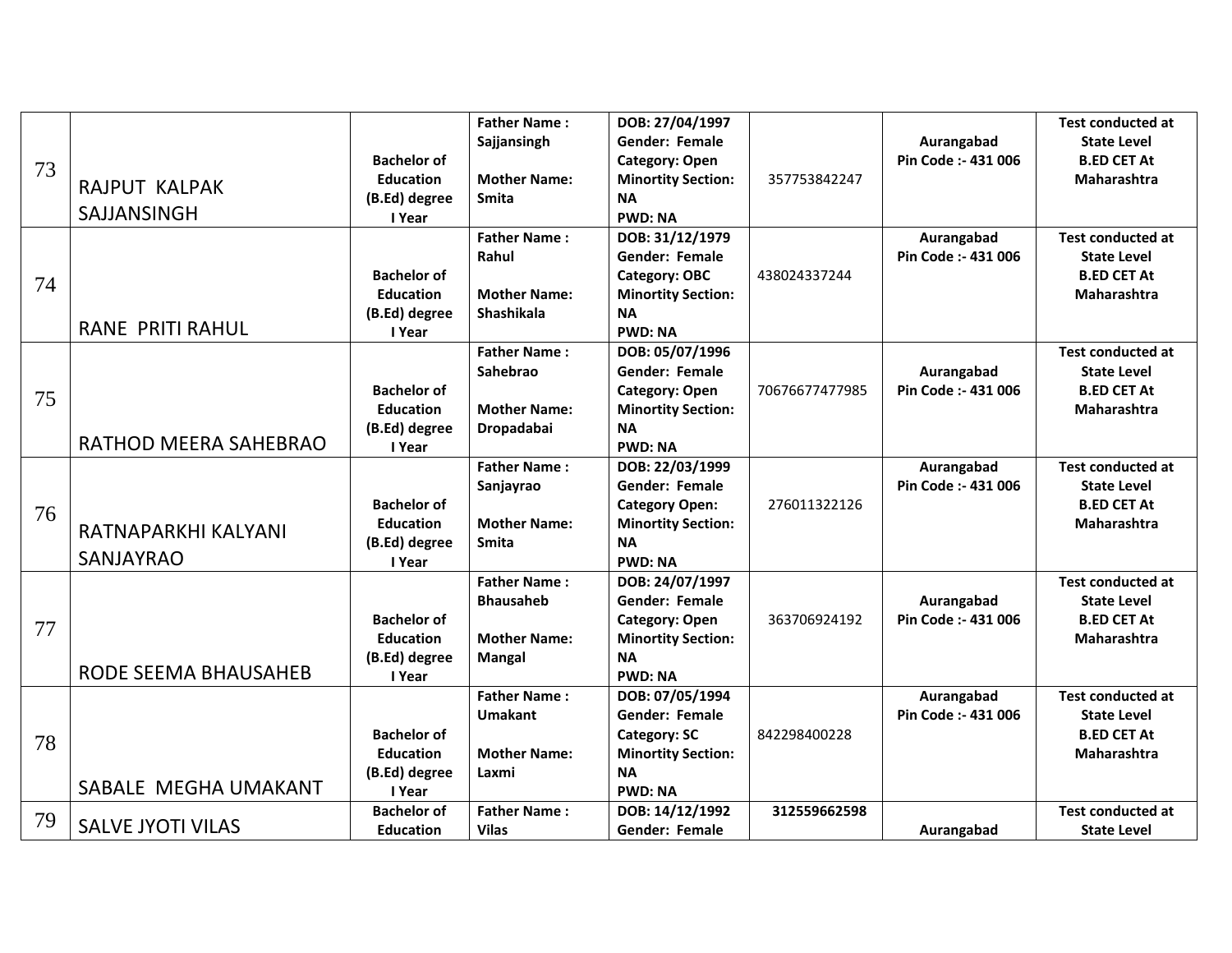|    |                         | (B.Ed) degree      |                     | <b>Category: SC</b>       |              | Pin Code :- 431 006 | <b>B.ED CET At</b>       |
|----|-------------------------|--------------------|---------------------|---------------------------|--------------|---------------------|--------------------------|
|    |                         | I Year             | <b>Mother Name:</b> | <b>Minortity Section:</b> |              |                     | Maharashtra              |
|    |                         |                    | Vimal               | <b>NA</b>                 |              |                     |                          |
|    |                         |                    |                     | <b>PWD: NA</b>            |              |                     |                          |
|    |                         |                    | <b>Father Name:</b> | DOB: 02/08/1982           |              | Aurangabad          | <b>Test conducted at</b> |
|    |                         |                    | Sahebrao            | <b>Gender: Female</b>     |              | Pin Code :- 431 006 | <b>State Level</b>       |
|    |                         | <b>Bachelor of</b> |                     | Category: Open            |              |                     | <b>B.ED CET At</b>       |
| 80 |                         | <b>Education</b>   | <b>Mother Name:</b> | <b>Minortity Section:</b> |              |                     | <b>Maharashtra</b>       |
|    |                         | (B.Ed) degree      | <b>Subhdra</b>      | <b>NA</b>                 |              |                     |                          |
|    | SAPKAL SHARDA SAHEBRAO  | I Year             |                     | <b>PWD: NA</b>            |              |                     |                          |
|    |                         |                    | <b>Father Name:</b> | DOB: 05/01/1998           |              |                     | <b>Test conducted at</b> |
|    |                         |                    | Prabhu              | <b>Gender: Female</b>     |              | Aurangabad          | <b>State Level</b>       |
|    |                         | <b>Bachelor of</b> |                     | <b>Category: Open</b>     |              | Pin Code :- 431 006 | <b>B.ED CET At</b>       |
| 81 |                         | <b>Education</b>   | <b>Mother Name:</b> | <b>Minortity Section:</b> | 845461866931 |                     | Maharashtra              |
|    |                         | (B.Ed) degree      | Vimalbai            | <b>NA</b>                 |              |                     |                          |
|    | SAPKAL VARSHA PRABHU    | I Year             |                     | <b>PWD: NA</b>            |              |                     |                          |
|    |                         |                    | <b>Father Name:</b> | DOB: 31/03/1992           |              | Aurangabad          | <b>Test conducted at</b> |
|    |                         |                    | Chintaman           | <b>Gender: Female</b>     |              | Pin Code :- 431 006 | <b>State Level</b>       |
| 82 |                         | <b>Bachelor of</b> |                     | <b>Category: Open</b>     | 854842975979 |                     | <b>B.ED CET At</b>       |
|    | <b>SAPKAL SARASWATI</b> | <b>Education</b>   | <b>Mother Name:</b> | <b>Minortity Section:</b> |              |                     | <b>Maharashtra</b>       |
|    |                         | (B.Ed) degree      | Kamal               | <b>NA</b>                 |              |                     |                          |
|    | <b>CHINTAMAN</b>        | I Year             |                     | <b>PWD: NA</b>            |              |                     |                          |
|    |                         |                    | <b>Father Name:</b> | DOB: 06/03/1985           |              |                     | <b>Test conducted at</b> |
|    |                         |                    | Sirajuddin          | Gender: Female            |              | Aurangabad          | <b>State Level</b>       |
| 83 |                         | <b>Bachelor of</b> |                     | <b>Category: Open</b>     | 792064924817 | Pin Code :- 431 006 | <b>B.ED CET At</b>       |
|    | SHAIKH SAMINA FIRDOUS   | <b>Education</b>   | <b>Mother Name:</b> | <b>Minortity Section:</b> |              |                     | Maharashtra              |
|    |                         | (B.Ed) degree      | Anjumara            | <b>NA</b>                 |              |                     |                          |
|    | <b>SIRAJUDDIN</b>       | I Year             |                     | <b>PWD: NA</b>            |              |                     |                          |
|    |                         |                    | <b>Father Name:</b> | DOB:                      |              | Aurangabad          | <b>Test conducted at</b> |
|    |                         |                    | Madhusudan          | <b>Gender: Female</b>     |              | Pin Code :- 431 006 | <b>State Level</b>       |
| 84 |                         | <b>Bachelor of</b> |                     | Category:                 |              |                     | <b>B.ED CET At</b>       |
|    | SHARMA VAISHNAVI        | <b>Education</b>   | <b>Mother Name:</b> | <b>Minortity Section:</b> |              |                     | <b>Maharashtra</b>       |
|    |                         | (B.Ed) degree      |                     | <b>NA</b>                 |              |                     |                          |
|    | <b>MADHUSUDAN</b>       | I Year             |                     | <b>PWD: NA</b>            |              |                     |                          |
|    |                         | <b>Bachelor of</b> | <b>Father Name:</b> | DOB: 09/03/1981           |              |                     | <b>Test conducted at</b> |
| 85 | SHASTRI SARIKA          | <b>Education</b>   | Shashikant          | Gender: Female            | 842613502528 | Aurangabad          | <b>State Level</b>       |
|    |                         | (B.Ed) degree      |                     | <b>Category: Open</b>     |              | Pin Code :- 431 006 | <b>B.ED CET At</b>       |
|    | <b>SHASHIKANT</b>       | I Year             | <b>Mother Name:</b> | <b>Minortity Section:</b> |              |                     | <b>Maharashtra</b>       |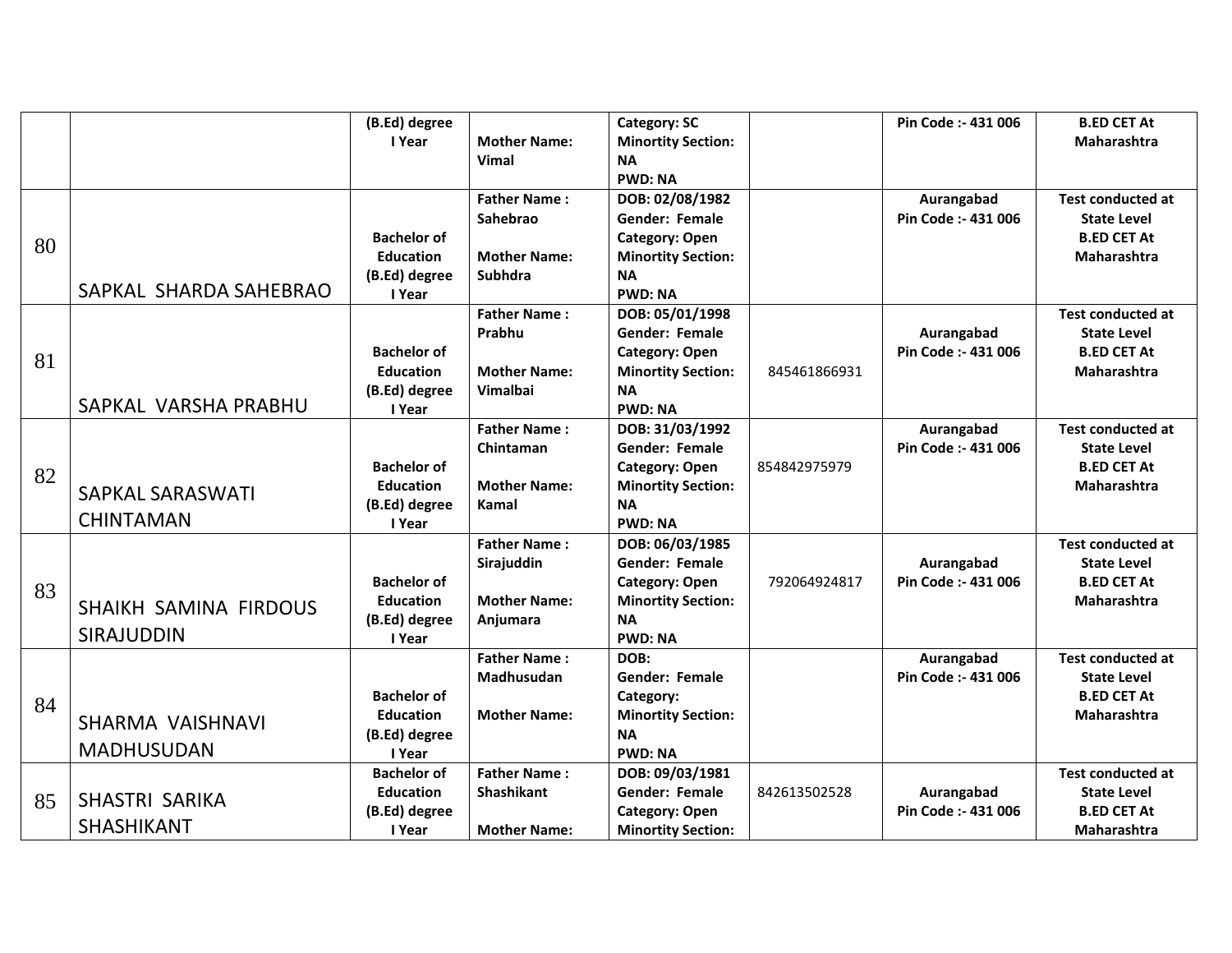| <b>PWD: NA</b><br><b>Father Name:</b><br>DOB: 26/12/1979<br>Aurangabad<br><b>Shashikant</b><br>Gender: Female<br>Pin Code :- 431 006<br>521148941948<br><b>Bachelor of</b><br><b>Category: Open</b><br>86<br><b>Mother Name:</b><br><b>Education</b><br><b>Minortity Section:</b> | <b>Test conducted at</b><br><b>State Level</b><br><b>B.ED CET At</b><br>Maharashtra<br><b>Test conducted at</b> |
|-----------------------------------------------------------------------------------------------------------------------------------------------------------------------------------------------------------------------------------------------------------------------------------|-----------------------------------------------------------------------------------------------------------------|
|                                                                                                                                                                                                                                                                                   |                                                                                                                 |
|                                                                                                                                                                                                                                                                                   |                                                                                                                 |
|                                                                                                                                                                                                                                                                                   |                                                                                                                 |
|                                                                                                                                                                                                                                                                                   |                                                                                                                 |
| <b>SHASTRI SUPRIYA</b>                                                                                                                                                                                                                                                            |                                                                                                                 |
| (B.Ed) degree<br><b>Meera</b><br><b>NA</b>                                                                                                                                                                                                                                        |                                                                                                                 |
| <b>SHASHIKANT</b><br><b>PWD: NA</b><br>I Year                                                                                                                                                                                                                                     |                                                                                                                 |
| <b>Father Name:</b><br>DOB: 24/03/1992                                                                                                                                                                                                                                            |                                                                                                                 |
| <b>Bapusaheb</b><br>Gender: Female<br>Aurangabad                                                                                                                                                                                                                                  | <b>State Level</b>                                                                                              |
| <b>Bachelor of</b><br>378819076820<br><b>Category: Open</b><br>Pin Code :- 431 006<br>87                                                                                                                                                                                          | <b>B.ED CET At</b>                                                                                              |
| <b>Education</b><br><b>Mother Name:</b><br><b>Minortity Section:</b>                                                                                                                                                                                                              | <b>Maharashtra</b>                                                                                              |
| (B.Ed) degree<br><b>Sunita</b><br><b>NA</b>                                                                                                                                                                                                                                       |                                                                                                                 |
| SHINDE GAURI BAPUSAHEB<br><b>PWD: NA</b><br>I Year                                                                                                                                                                                                                                |                                                                                                                 |
| <b>Father Name:</b><br>Aurangabad<br>DOB: 19/11/1970                                                                                                                                                                                                                              | <b>Test conducted at</b>                                                                                        |
| <b>Gender: Female</b><br>719124427244<br>Pin Code :- 431 006<br>sanjay                                                                                                                                                                                                            | <b>State Level</b>                                                                                              |
| <b>Bachelor of</b><br><b>Category: Open</b><br>88                                                                                                                                                                                                                                 | <b>B.ED CET At</b>                                                                                              |
| <b>Mother Name:</b><br><b>Education</b><br><b>Minortity Section:</b>                                                                                                                                                                                                              | <b>Maharashtra</b>                                                                                              |
| (B.Ed) degree<br>Usha<br><b>NA</b>                                                                                                                                                                                                                                                |                                                                                                                 |
| <b>SHROFF MINAL SANJAY</b><br><b>PWD: NA</b><br>I Year                                                                                                                                                                                                                            |                                                                                                                 |
| <b>Father Name:</b><br>DOB: 12/07/1994                                                                                                                                                                                                                                            | <b>Test conducted at</b>                                                                                        |
| <b>Gender: Female</b><br><b>Krushnarao</b><br>Aurangabad                                                                                                                                                                                                                          | <b>State Level</b>                                                                                              |
| <b>Bachelor of</b><br>467911593705<br>Pin Code :- 431 006<br><b>Category: Open</b><br>89                                                                                                                                                                                          | <b>B.ED CET At</b>                                                                                              |
| <b>Mother Name:</b><br><b>Minortity Section:</b><br><b>Education</b><br>SHUKLA KSHITIJA                                                                                                                                                                                           | Maharashtra                                                                                                     |
| (B.Ed) degree<br><b>NA</b><br>Meera<br><b>KRUSHNARAO</b>                                                                                                                                                                                                                          |                                                                                                                 |
| <b>PWD: NA</b><br>I Year                                                                                                                                                                                                                                                          |                                                                                                                 |
| <b>Father Name:</b><br>DOB: 05/07/1998<br>Aurangabad                                                                                                                                                                                                                              | <b>Test conducted at</b>                                                                                        |
| Vinod<br><b>Gender: Female</b><br>Pin Code: - 431 006                                                                                                                                                                                                                             | <b>State Level</b>                                                                                              |
| <b>Bachelor of</b><br><b>Category: Open</b><br>949195711312<br>90                                                                                                                                                                                                                 | <b>B.ED CET At</b>                                                                                              |
| <b>Mother Name:</b><br><b>Education</b><br><b>Minortity Section:</b><br><b>NA</b>                                                                                                                                                                                                 | Maharashtra                                                                                                     |
| (B.Ed) degree<br>Chhaya<br>SINGH SAUMYA VINOD<br><b>PWD: NA</b>                                                                                                                                                                                                                   |                                                                                                                 |
| I Year<br><b>Father Name:</b><br>DOB: 14/10/1995                                                                                                                                                                                                                                  | <b>Test conducted at</b>                                                                                        |
| <b>Gender: Female</b><br>Aurangabad<br>Premsing                                                                                                                                                                                                                                   | <b>State Level</b>                                                                                              |
| <b>Bachelor of</b><br>332765309651<br>Pin Code: - 431 006<br>Category:                                                                                                                                                                                                            | <b>B.ED CET At</b>                                                                                              |
| 91<br><b>Education</b><br><b>Mother Name:</b><br><b>Minortity Section:</b>                                                                                                                                                                                                        | <b>Maharashtra</b>                                                                                              |
| (B.Ed) degree<br>Radhabai<br><b>NA</b>                                                                                                                                                                                                                                            |                                                                                                                 |
| <b>SIRE ANITA PREMSING</b><br>I Year<br><b>PWD: NA</b>                                                                                                                                                                                                                            |                                                                                                                 |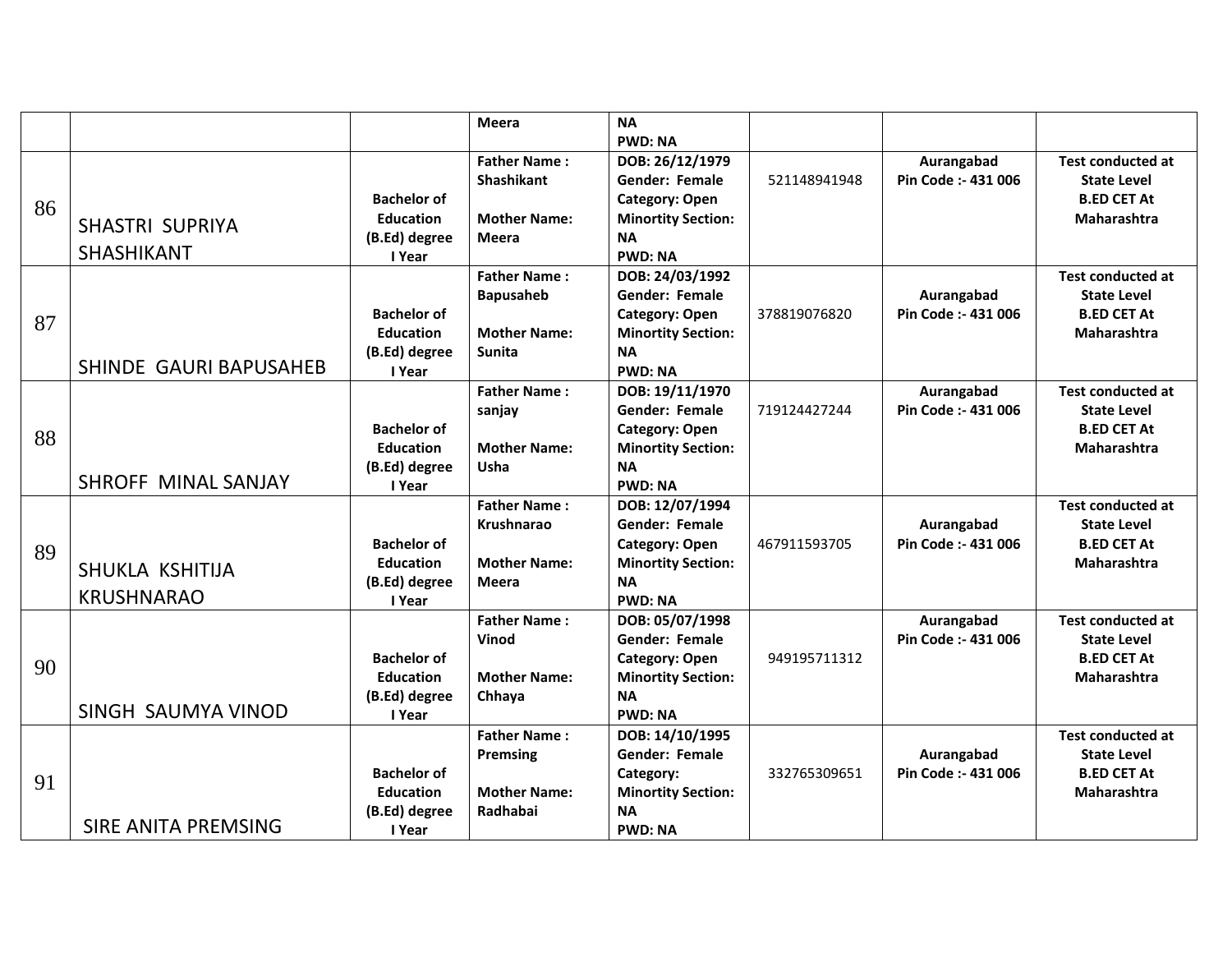|    |                              |                    | <b>Father Name:</b> | DOB: 01/06/1985           |              | Aurangabad          | <b>Test conducted at</b> |
|----|------------------------------|--------------------|---------------------|---------------------------|--------------|---------------------|--------------------------|
| 92 |                              |                    | Ramesh              | <b>Gender: Female</b>     | 537237438547 | Pin Code :- 431 006 | <b>State Level</b>       |
|    |                              | <b>Bachelor of</b> |                     | <b>Category: Open</b>     |              |                     | <b>B.ED CET At</b>       |
|    |                              | <b>Education</b>   | <b>Mother Name:</b> | <b>Minortity Section:</b> |              |                     | Maharashtra              |
|    | SONAWANE SHRADHA             | (B.Ed) degree      | Maya                | <b>NA</b>                 |              |                     |                          |
|    | <b>RAMESH</b>                | I Year             |                     | <b>PWD: NA</b>            |              |                     |                          |
|    |                              |                    | <b>Father Name:</b> | DOB: 03/12/1998           |              |                     | <b>Test conducted at</b> |
|    |                              |                    | Suraybhan           | <b>Gender: Female</b>     | 880061104579 | Aurangabad          | <b>State Level</b>       |
| 93 |                              | <b>Bachelor of</b> |                     | <b>Category: Open</b>     |              | Pin Code :- 431 006 | <b>B.ED CET At</b>       |
|    | SONNE PRIYANKA               | <b>Education</b>   | <b>Mother Name:</b> | <b>Minortity Section:</b> |              |                     | <b>Maharashtra</b>       |
|    |                              | (B.Ed) degree      | <b>Karunabai</b>    | <b>NA</b>                 |              |                     |                          |
|    | <b>SURYABHAN</b>             | I Year             |                     | <b>PWD: NA</b>            |              |                     |                          |
|    |                              |                    | <b>Father Name:</b> | DOB: 09/09/1987           |              | Aurangabad          | <b>Test conducted at</b> |
|    |                              |                    | Dattatray           | Gender: Female            |              | Pin Code :- 431 006 | <b>State Level</b>       |
| 94 |                              | <b>Bachelor of</b> |                     | <b>Category: SBC</b>      | 658869920739 |                     | <b>B.ED CET At</b>       |
|    |                              | <b>Education</b>   | <b>Mother Name:</b> | <b>Minortity Section:</b> |              |                     | <b>Maharashtra</b>       |
|    |                              | (B.Ed) degree      | Lata                | <b>NA</b>                 |              |                     |                          |
|    | SONONE RUPALI DATTATRAY      | I Year             |                     | <b>PWD: NA</b>            |              |                     |                          |
|    |                              |                    | <b>Father Name:</b> | DOB: 14/01/1991           |              |                     | <b>Test conducted at</b> |
|    |                              |                    | Pandurang           | Gender: Female            |              | Aurangabad          | <b>State Level</b>       |
| 95 |                              | <b>Bachelor of</b> |                     | <b>Category: Open</b>     |              | Pin Code: - 431 006 | <b>B.ED CET At</b>       |
|    |                              | <b>Education</b>   | <b>Mother Name:</b> | <b>Minortity Section:</b> | 704065027649 |                     | <b>Maharashtra</b>       |
|    |                              | (B.Ed) degree      | Hemlata             | <b>NA</b>                 |              |                     |                          |
|    | SORATE PUJA PANDURANG        | I Year             |                     | <b>PWD: NA</b>            |              |                     |                          |
|    |                              |                    | <b>Father Name:</b> | DOB: 26/10/1994           |              | Aurangabad          | <b>Test conducted at</b> |
|    |                              |                    | Vijaysing           | Gender: Female            |              | Pin Code :- 431 006 | <b>State Level</b>       |
| 96 |                              | <b>Bachelor of</b> |                     | <b>Category: ST</b>       | 300448521258 |                     | <b>B.ED CET At</b>       |
|    |                              | <b>Education</b>   | <b>Mother Name:</b> | <b>Minortity Section:</b> |              |                     | Maharashtra              |
|    |                              | (B.Ed) degree      | Arachana            | <b>NA</b>                 |              |                     |                          |
|    | THAKUR DIVYA VIJAYSING       | I Year             |                     | <b>PWD: NA</b>            |              |                     |                          |
|    |                              |                    | <b>Father Name:</b> | DOB: 14/08/1995           |              |                     | <b>Test conducted at</b> |
|    |                              |                    | Aabarao             | <b>Gender: Female</b>     |              | Aurangabad          | <b>State Level</b>       |
| 97 |                              | <b>Bachelor of</b> |                     | <b>Category: Open</b>     | 473968963292 | Pin Code :- 431 006 | <b>B.ED CET At</b>       |
|    |                              | <b>Education</b>   | <b>Mother Name:</b> | <b>Minortity Section:</b> |              |                     | <b>Maharashtra</b>       |
|    |                              | (B.Ed) degree      | Lilabai             | <b>NA</b>                 |              |                     |                          |
|    | <b>TUPE JYOTI AABARAO</b>    | I Year             |                     | <b>PWD: NA</b>            |              |                     |                          |
| 98 |                              | <b>Bachelor of</b> | <b>Father Name:</b> | DOB: 04/07/1996           | 332850495623 | Aurangabad          | <b>Test conducted at</b> |
|    | <b>TUPE KALYANI SUKHADEO</b> | <b>Education</b>   | <b>Sukhadeo</b>     | <b>Gender: Female</b>     |              | Pin Code: - 431 006 | <b>State Level</b>       |